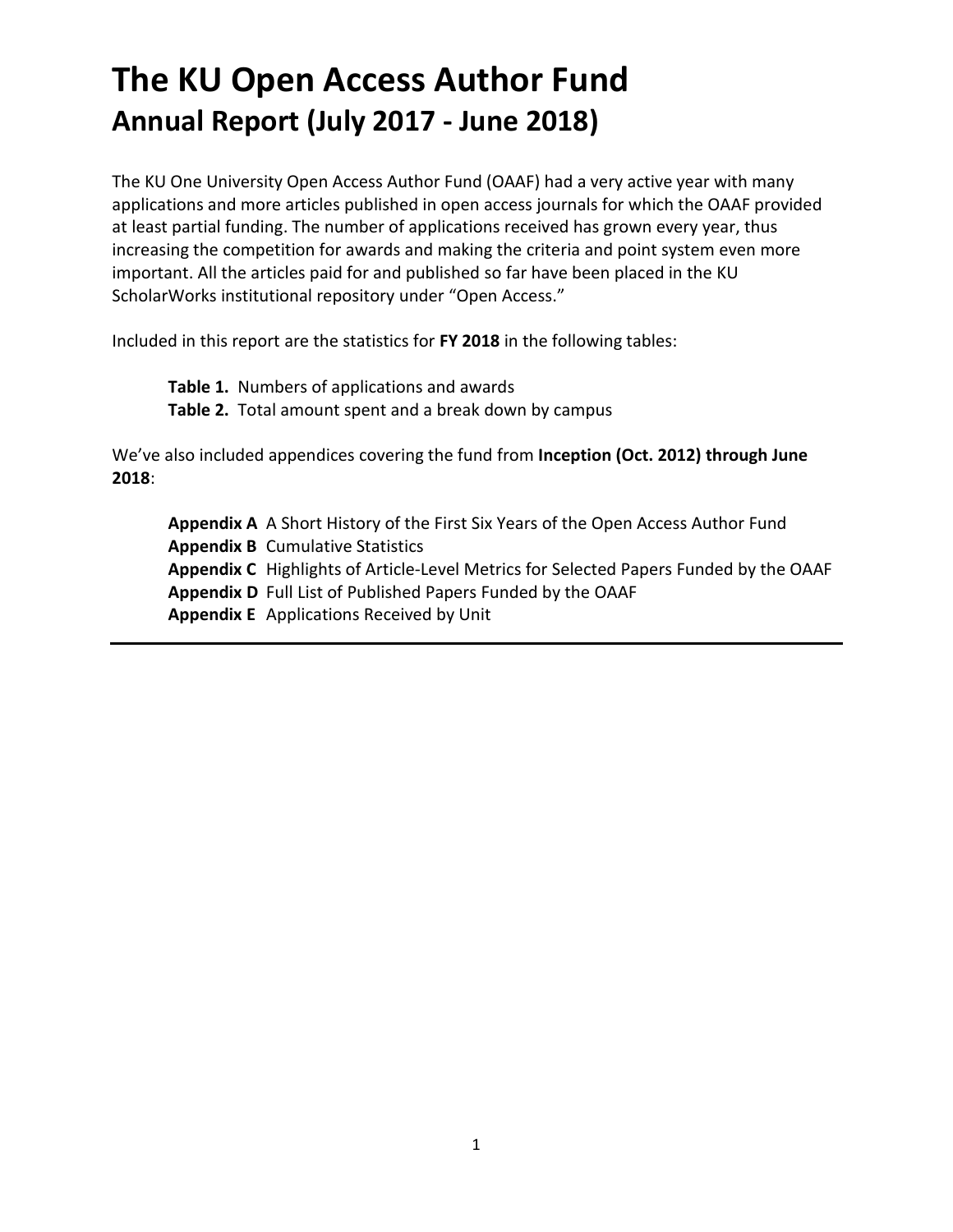# **Table 1. Statistics for FY 2018**

When compared to the figures from the previous fiscal year (July 2016-June 2017), there was an increase in the number of applications received, and a similar number of applications that were rejected. The number of awards that were offered and paid were also close, but there is reason to believe that the number of awards paid will increase over the next few months' as there are currently six unexpired awards.

|                            | 2017-18 | 2016-17 |
|----------------------------|---------|---------|
| 1. Applications Received   | 63      | 56      |
| 2. Applications Rejected * | 31      | 28      |
| 3. Awards Offered          | 32      | 29      |
| 4. Awards Paid **          | 18      | 15      |

Note: Six of the authors who were offered awards in FY 18 haven't used them as of 8-28-18, so the number of "Awards Paid" might still go up. The numbers in Lines 2 and 3 above add up to the total number of applications received (Line 1). Line 4 is a sub-set of Line 3.

#### **\* Main reasons why applications were rejected**

- 1. Other applications received higher point totals and there wasn't enough money to fund all eligible applicants during that month's competition. (By far the most common reason.)
- 2. The author or department / program had already paid the article processing charges. (According to the OAAF guidelines, we cannot provide reimbursements.)
- 3. The author, journal, or publisher did not meet the OAAF criteria.
- 4. The application was a duplicate or two different people applied using the same article.
- 5. The applicant had already received an OAAF award in the previous 12 months.

#### **\*\* Main reasons why awards were not used**

- 1. The manuscript was rejected by the editor / editorial board of the journal.
- 2. The publisher required payment before the OAAF review team would make its next round of decisions. (The team meets during the first week of one month to make decisions on all applications received during the previous month.)
- 3. The article was published without charge or at a lower fee, which the author was able to cover with grant funds or other available money.
- 4. The author did not use the award before it expired (4 months from the award notification date).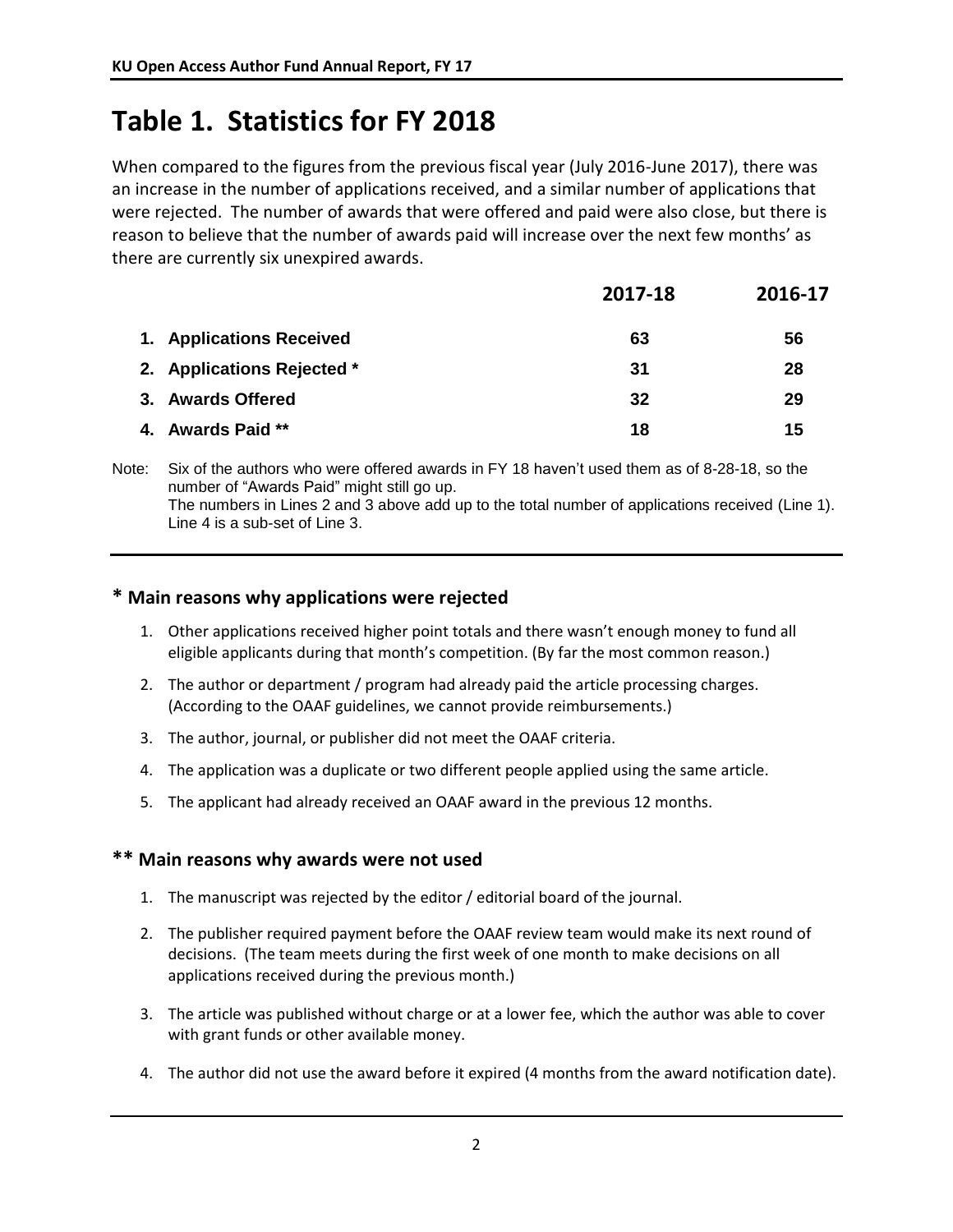# **Table 2. Financial Statistics for FY 2018**

| <b>Amount allocated for FY18</b> | \$25,000 |
|----------------------------------|----------|
| Awards not redeemed in FY17      | \$3,321  |
| Total amount available in FY18   | \$28,321 |

As of the end of FY 18, we had \$5323 remaining in the fund, which was rolled over to FY 19.

As of November 13, 2018, there is \$1,250 in reserve for awards made during FY 18 for articles still in the submission process. The portion of those funds not used before the four-month expiration date will be returned to the OAAF for use in FY 19.

## **Awards by Campus** (as of November 13, 2018)

| <b>KU Medical Center (All Locations)</b> | \$11,145 | $51.2\%$ |
|------------------------------------------|----------|----------|
| <b>KU Lawrence / Edwards</b>             | \$10,603 | 48.8%    |
| <b>Total Expenditures</b>                | \$21,748 |          |

Note: Total does not include \$1,250 for awards offered but not used. Dollar amounts have been rounded to the nearest whole dollar. Percentages have been rounded to equal 100%

## **Amount Paid per Award**

| <b>Highest</b> | \$1,575 |
|----------------|---------|
| <b>Lowest</b>  | \$200   |
| Average / Mean | \$1,035 |
| Median         | \$1,200 |

## **What Publishers Charge Authors**

The amount of money publishers charged authors applying for awards this year ranged from a high of \$3,920 to a low of \$200. Twenty-eight of the sixty-three charges were over our \$1500 maximum award amount.

| <b>Highest</b> | \$3,920 |
|----------------|---------|
| Lowest         | \$200   |
| Average / Mean | \$1,653 |
| Median         | \$1,495 |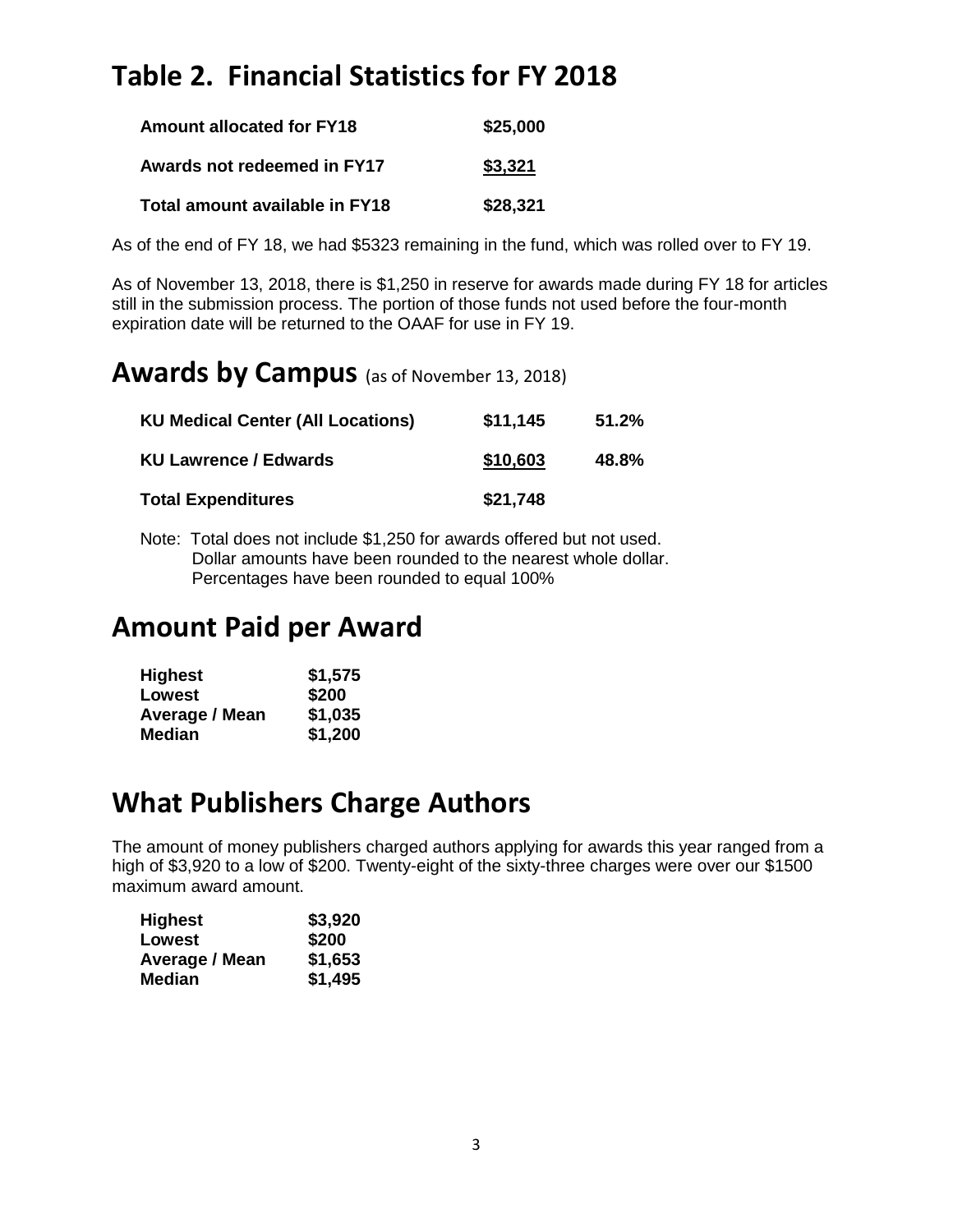# **Appendix A A Short History of the Open Access Author Fund at KU**

The One University Open Access Author Fund (OAAF) at the University of Kansas is administered by the OAAF Review Team composed of library staff at the KU campus in Lawrence and at the KU Medical Center's Dykes Library in Kansas City. Oversight is provided by the sponsors who support the fund – KU's Provost, KU's Vice Chancellor for Research, and the KU Medical Center's Vice Chancellor for Research.

Detailed criteria and eligibility standards, an online application form, a list of awards made, and additional information is available at this URL: [http://library.kumc.edu/authors-fund.xml.](http://library.kumc.edu/authors-fund.xml) The OAAF began its first two-year pilot program in October of 2012 with \$50,000 allocated equally by the Lawrence campus and the Medical Center. During that first pilot, which closed at the end of June 2014, applications were reviewed on a first-come, first-served basis. This resulted in the entire years' worth of funds being dispersed within four to six months of the opening of the fund.

To ensure that money would be available for an entire fiscal year during the second pilot phase (2014-2016), the OAAF Review Team solicited the advice of the members of the Faculty Consultation Group. Additional criteria, new eligibility standards, and different review periods were developed. In the redesigned competitive process, all the applications received during one month are now reviewed within the first seven business days of the next month. Various levels of weighted priority are now assigned as follows:

- **A.** Author's status (graduate student, pre-tenured faculty, early career research staff, etc.)
- **B.** Author's access to grants or other funding
- **C.** Author's record of previous OA awards received

This second phase of the pilot began in November 2014 with a new allocation of \$50,000 to cover 2014-2016. Awards were made using the new criteria and procedures. The fund has subsequently received \$50,000 in July 2016 and July 2018. The fund will continue to distribute awards through June 2020.

The number of fund applications has ranged between two and nine each month, out of which an average of one to three are approved. All of the articles that are paid for (at least in part) by the OAAF are now available for viewing at the OOAF website here – [http://library.kumc.edu/oa](http://library.kumc.edu/oa-fund-awards.xml)[fund-awards.xml.](http://library.kumc.edu/oa-fund-awards.xml) The same articles are also added to the KU ScholarWorks Open Access community at: [https://kuscholarworks.ku.edu/handle/1808/11673.](https://kuscholarworks.ku.edu/handle/1808/11673)

The OAAF is marketed to faculty and graduate students through our website, social media, email, and group presentations.

### **Future Plans**

The OAAF provides important assistance to help KU's faculty/researchers and students publish in reputable journals that allow for open sharing. One possible action we might take is to conduct an environment scan of other universities' OA fund policies and procedures. We would also like to evaluate article metrics to determine the impact of our OA funded articles from the inception of the fund through the end of the sixth year of trials.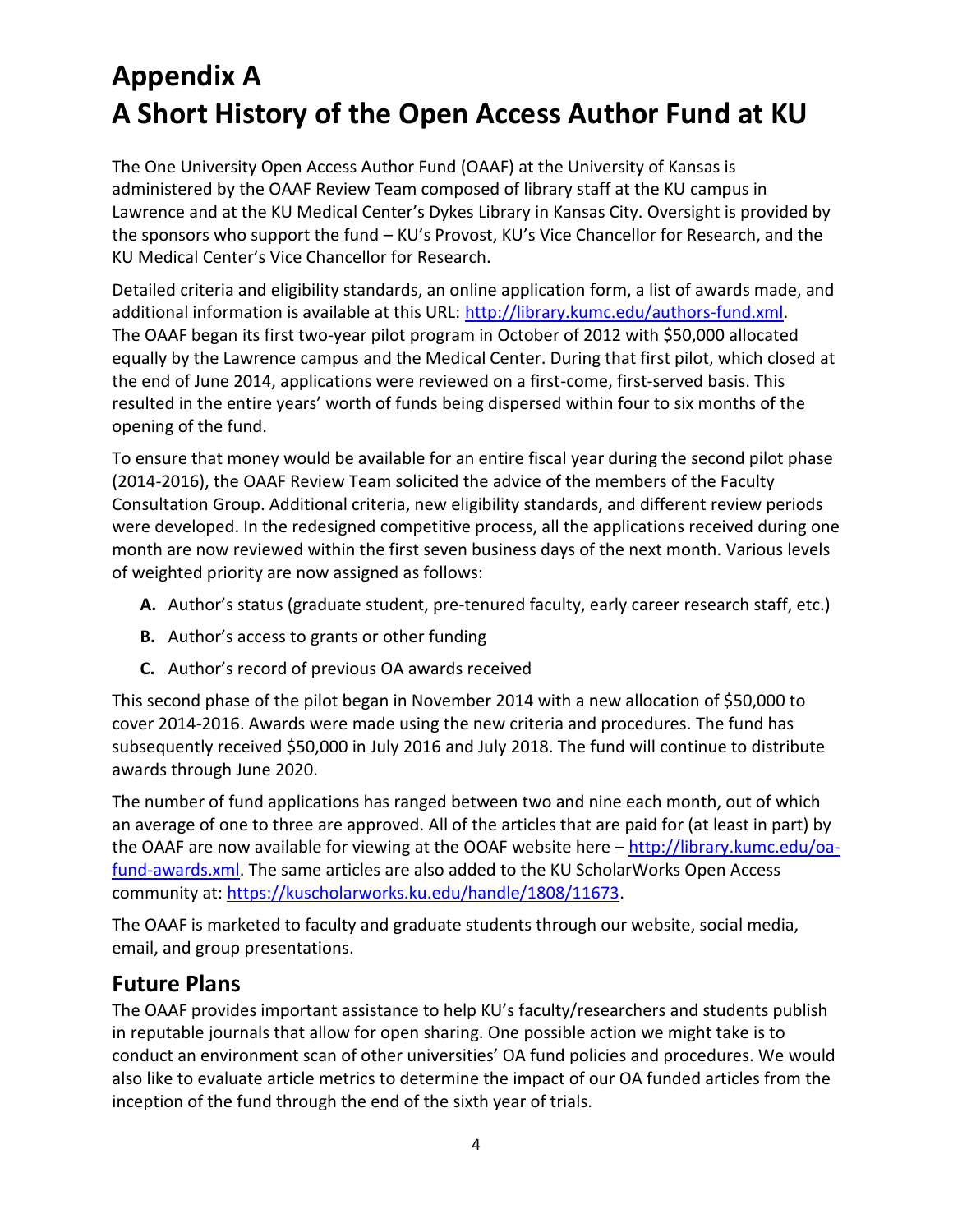# **Appendix B Cumulative Statistics Totals, Inception - June 2018**

The following tables document the outcomes of the OAAF applications and awards process from the inception of the fund (Oct. 2012) through the end of the sixth year (June 2018). For a short history of the fund, see Appendix A above.

#### **Table 1. Totals**

| <b>Applications Received</b> | 292 |
|------------------------------|-----|
| <b>Applications Denied</b>   | 120 |
| <b>Awards Offered</b>        | 172 |
| <b>Awards Paid</b>           | 112 |

Note: Six more authors received awards, but haven't used them yet, so "Awards Paid" might go up. Numbers in the second and third lines above add up to the total number of applications received. "Awards Paid" is a sub-set of "Awards Offered."

### **Table 2. Totals by Administrative Unit**

|                              | <b>Edwards</b> | <b>KU (Lawrence/</b> |     |     | Total | Percentage<br>(Lawrence/MC) |
|------------------------------|----------------|----------------------|-----|-----|-------|-----------------------------|
| <b>Applications Received</b> | 119            | $\pm$                | 173 | $=$ | 292   | 40.8% / 59.2%               |
| <b>Applications Denied</b>   | 45             | ÷                    | 75  | $=$ | 120   | 37.5% / 62.5%               |
| <b>Awards Offered</b>        | 74             | ÷                    | 98  | $=$ | 172   | 43.0% / 57.0%               |
| <b>Awards Paid</b>           | 51             | ÷                    | 61  |     | 112   | 45.5% / 54.5%               |

Note: Six more authors received awards, but haven't requested reimbursement yet, so "Awards Paid" might go up.

Numbers in the second and third lines above add up to the total number of applications received. "Awards Paid" is a sub-set of "Awards Offered."

### **Table 3. Unique Totals**

**Out of the 292 applications received:**

| <b>Unique Authors</b>    | 223 |
|--------------------------|-----|
| <b>Unique Units</b>      | 70  |
| <b>Unique Journals</b>   | 171 |
| <b>Unique Publishers</b> | 66  |

Note: These numbers have no relation to each other and cannot be totaled in any combination.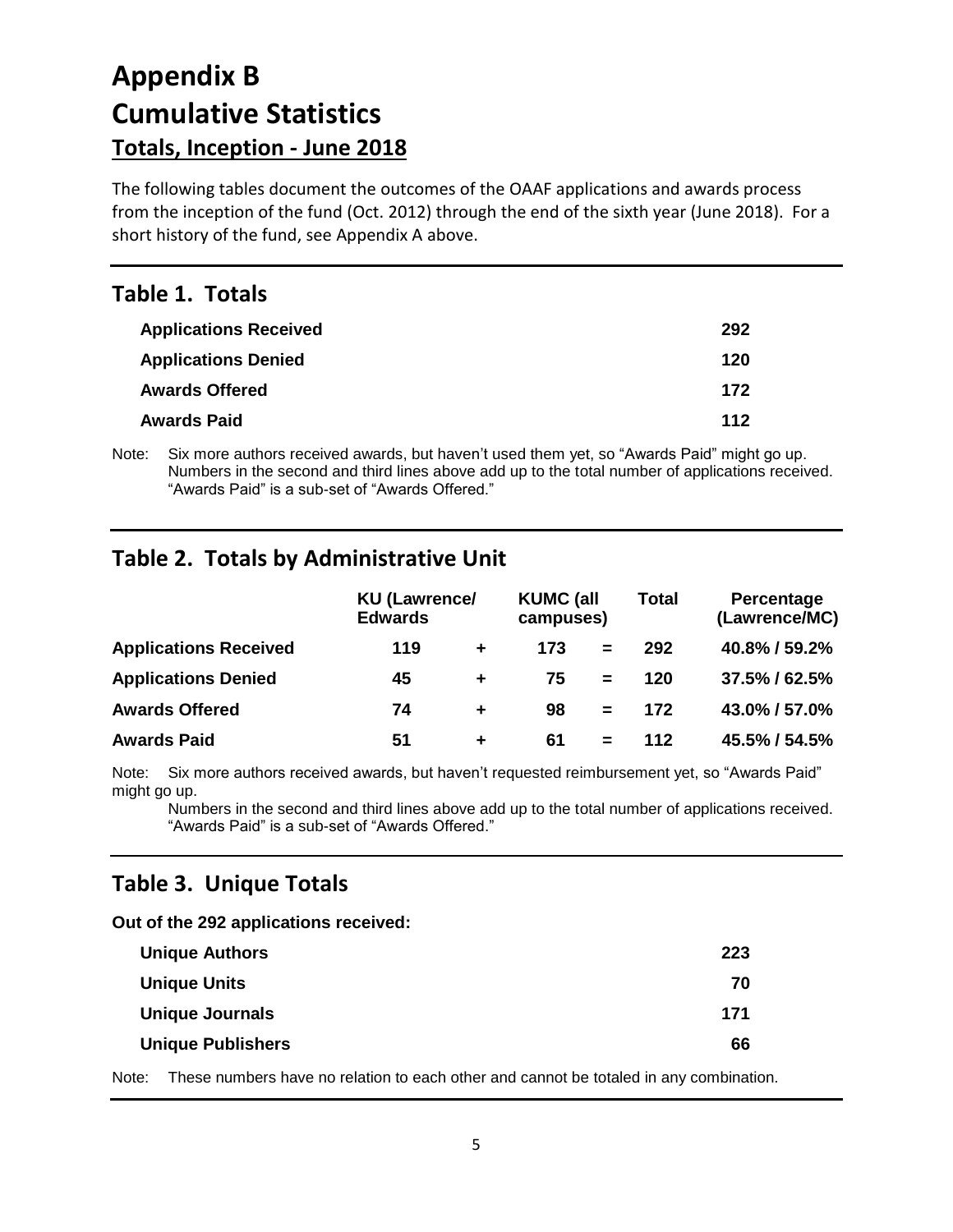### **Table 4. Trends**

#### **Number of Applications**

The number of applications stayed steady for the first three years prior to a 64.7% increase in the fourth year of the pilot. Additionally, there was a 12.5% increase in the last year.

Applications Received, 2012-2013 -> 32 Applications Received, 2013-2014 -> 38 Applications Received, 2014-2015 -> 34 Applications Received, 2015-2016 -> 56 Applications Received, 2016-2017 -> 57 Applications Received, 2017-2018 -> 63

#### **What the Publishers Charge Authors**

The amount of money publishers have charged authors applying for the OAAF awards has ranged from a high of \$5,200 to a low of \$80. The average rates have steadily risen each year.

#### **Amounts Authors Applied For**

Authors have applied for amounts of money ranging from the OAAF's maximum of \$1500 to a minimal \$180, with the maximum amount being the one most often requested.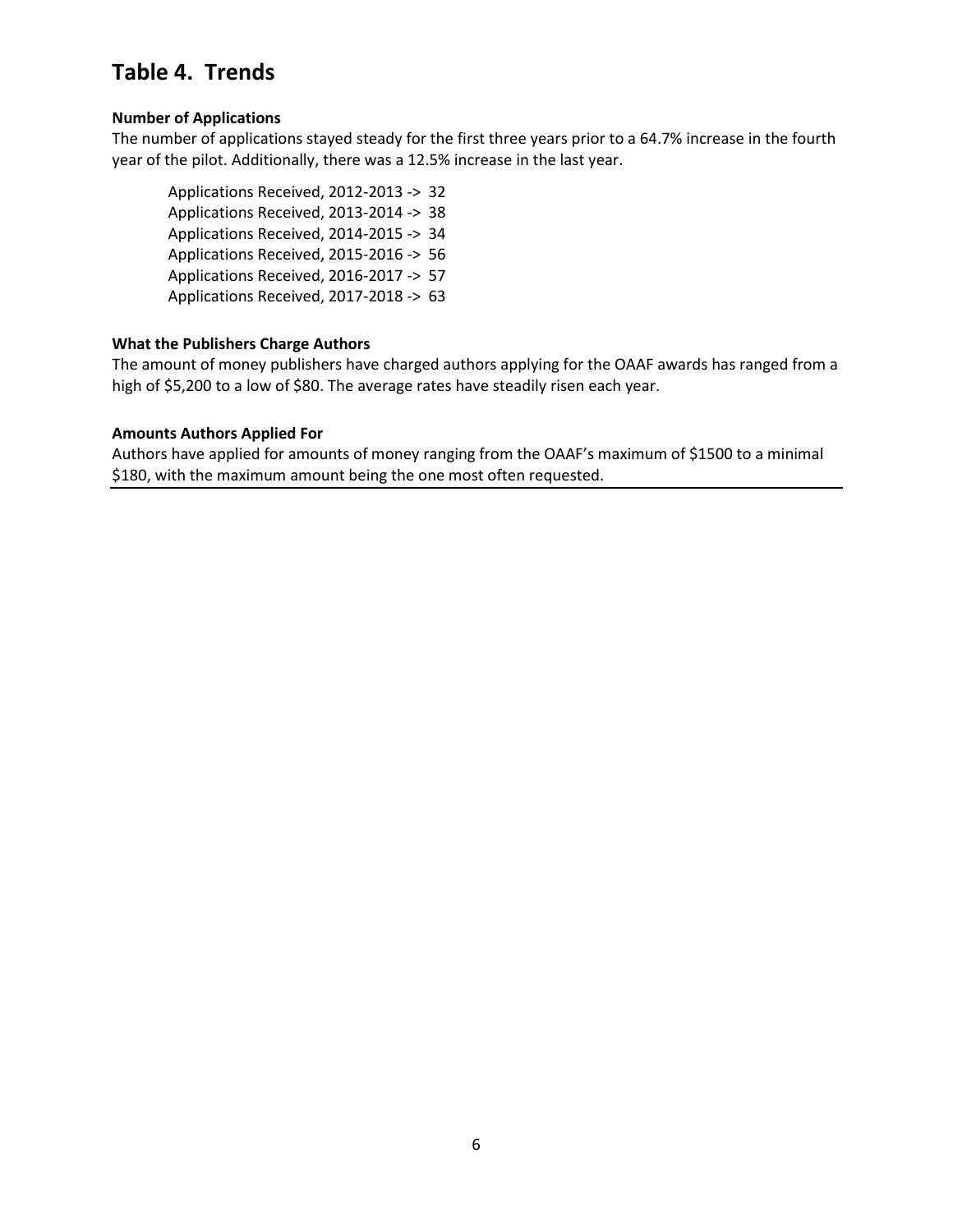## **Appendix C Highlights of Article-Level Metrics for Selected Papers Funded by the OAAF (Inception – September 2018)**

The three tables below show the top five articles the OAAF has supported as measured by journal article views, Google Scholar citation rates, and Web of Science citation rates.

## **1) Top Five OAAF Funded Articles by Number of Journal Article Views**

|                         | Journal Article | <b>Google Scholar:</b> |                 |     | <b>Web of Altmetric KU ScholarWorks</b> |                         |                                   |                       |                  |
|-------------------------|-----------------|------------------------|-----------------|-----|-----------------------------------------|-------------------------|-----------------------------------|-----------------------|------------------|
| <b>Journal</b>          | Views           | <b>Cited By</b>        | Science   score |     | <b>Views</b>                            | <b>Name</b>             | <b>Article</b>                    | <b>Publisher</b>      | <b>DOI</b>       |
|                         |                 |                        |                 |     |                                         |                         | Creativity in the                 |                       |                  |
|                         |                 |                        |                 |     |                                         | <b>Ruth Ann Atchley</b> | Wild: Improving                   | Public Library of     | 10.1371/journal. |
| <b>PLOS ONE</b>         | 113166          | <b>155</b>             | 28              | 974 |                                         | 411 and Paul Atchley    | <b>Creative Reasoning Science</b> |                       | pone.0051474     |
|                         |                 |                        |                 |     |                                         |                         | <b>Emerging</b>                   |                       |                  |
| Frontiers in            |                 |                        |                 |     |                                         |                         | Relationships                     |                       | 10.3389/fnins.20 |
| Neuroscience            | 12968           | 12                     |                 | 66  |                                         | 41 Michael Cooper       | between Exercise,                 | Frontiers             | 16.00372         |
|                         |                 |                        |                 |     |                                         |                         | Epistasis Is a Major              |                       |                  |
|                         |                 |                        |                 |     |                                         |                         | Determinant of the                | Public Library of     | 10.1371/journal. |
| <b>PLOS Genetics</b>    | 6991            | 23                     | 16              | 15  |                                         | 223 Patrick Monnahan    | <b>Additive Genetic</b>           | Science               | pgen.1005201     |
| Journal of              |                 |                        |                 |     |                                         |                         | Healthcare reform                 |                       |                  |
| pharmaceutical          |                 |                        |                 |     |                                         |                         | in the United States              |                       | 10.1186/2052-    |
| policy and practice     | 6875            | $18$ -                 |                 | 16  |                                         | 282 Arthur Daemmrich    | and China:                        | <b>BioMed Central</b> | 3211-7-9         |
|                         |                 |                        |                 |     |                                         |                         | Babes in the wood -               |                       |                  |
| <b>BMC Evolutionary</b> |                 |                        |                 |     |                                         |                         | - a unique window                 |                       | 10.1186/1471-    |
| <b>Biology</b>          | 5841            | 22                     |                 | 8   |                                         | 202 James Lamsdell      | into sea scorpion                 | <b>BioMed Central</b> | 2148-13-98       |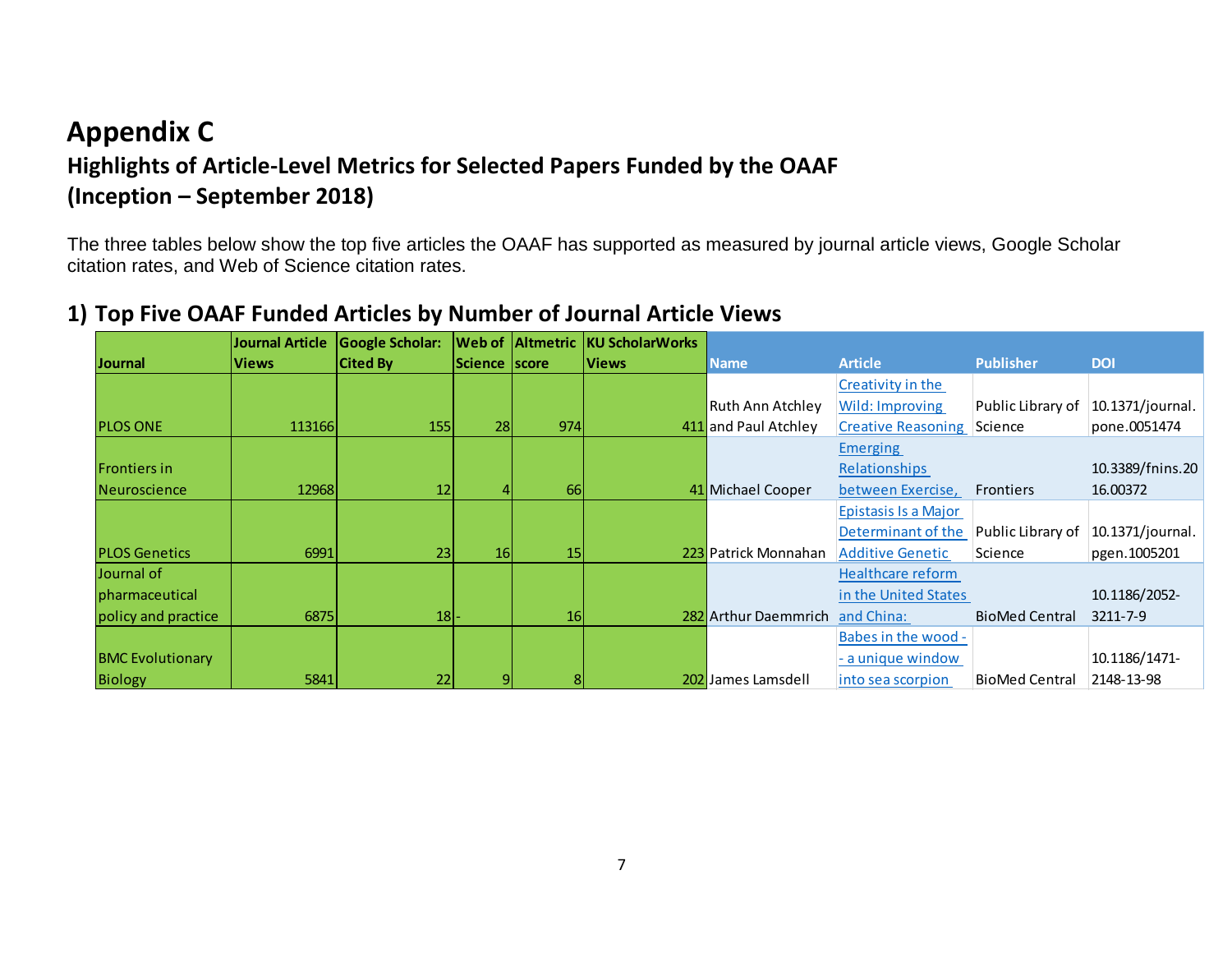|                          | Journal Article | <b>Google Scholar:</b> |                 |     | <b>Web of Altmetric KU ScholarWorks</b> |                         |                           |                                    |                  |
|--------------------------|-----------------|------------------------|-----------------|-----|-----------------------------------------|-------------------------|---------------------------|------------------------------------|------------------|
| Journal                  | <b>Views</b>    | <b>Cited By</b>        | Science   score |     | <b>Views</b>                            | <b>Name</b>             | <b>Article</b>            | <b>Publisher</b>                   | <b>DOI</b>       |
|                          |                 |                        |                 |     |                                         |                         | Creativity in the         |                                    |                  |
|                          |                 |                        |                 |     |                                         | <b>Ruth Ann Atchley</b> | Wild: Improving           | Public Library of                  | 10.1371/journal. |
| <b>PLOS ONE</b>          | 113166          | <b>155</b>             | 28              | 974 |                                         | 411 and Paul Atchley    | <b>Creative Reasoning</b> | Science                            | pone.0051474     |
|                          |                 |                        |                 |     |                                         |                         | Symmetry-Defying          | <b>Nature</b>                      |                  |
|                          |                 |                        |                 |     |                                         |                         | Iron Pyrite (FeS2)        | Publishing                         | 10.1038/srep020  |
| Scientific Reports       |                 | 65                     | 44              |     |                                         | 202 Shengiang Ren       | <b>Nanocrystals</b>       | Group                              | 92               |
| International            |                 |                        |                 |     |                                         |                         | The 15q11.2 BP1-          | Multidisciplinary                  |                  |
| Journal of               |                 |                        |                 |     |                                         |                         | <b>BP2 Microdeletion</b>  | Digital                            | 10.3390/ijms160  |
| <b>Molecular Science</b> |                 | 62                     | 39              |     |                                         | Devin Cox               | Syndrome: A               | Publishing                         | 24068            |
| <b>PLOS</b>              |                 |                        |                 |     |                                         |                         | Machines vs.              |                                    |                  |
| Computational            |                 |                        |                 |     |                                         |                         | Ensembles:                | Public Library of 10.1371/journal. |                  |
| Biology                  | 4764            | 40                     | 19              |     |                                         | 174 Eric J. Deeds       | <b>Effective MAPK</b>     | Science                            | pcbi.1003278     |
|                          |                 |                        |                 |     |                                         |                         | The amphibians            |                                    |                  |
|                          |                 |                        |                 |     |                                         |                         | and reptiles of           |                                    | 10.3897/zookeys  |
| <b>ZooKeys</b>           |                 | 36                     | 18              | 45  |                                         | 281 Rafe Brown          | Luzon Island,             | Pensoft                            | .266.3982        |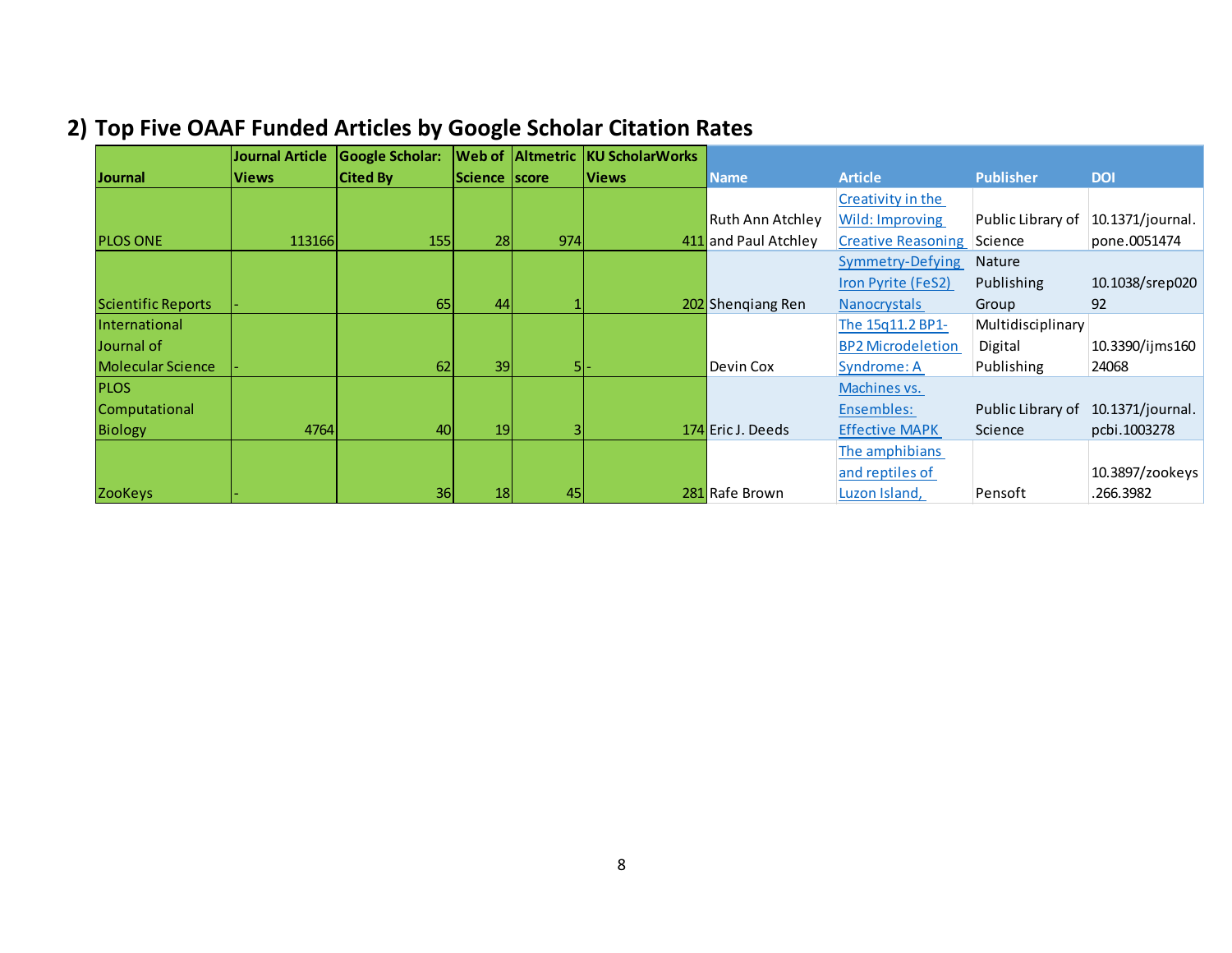|                          | Journal Article | Google Scholar: |                 | <b>Web of Altmetric</b> | <b>KU ScholarWorks</b> |                         |                           |                       |                  |
|--------------------------|-----------------|-----------------|-----------------|-------------------------|------------------------|-------------------------|---------------------------|-----------------------|------------------|
| Journal                  | <b>Views</b>    | <b>Cited By</b> | Science   score |                         | <b>Views</b>           | <b>Name</b>             | <b>Article</b>            | <b>Publisher</b>      | <b>DOI</b>       |
|                          |                 |                 |                 |                         |                        |                         | Symmetry-Defying          | <b>Nature</b>         |                  |
|                          |                 |                 |                 |                         |                        |                         | Iron Pyrite (FeS2)        | Publishing            | 10.1038/srep020  |
| Scientific Reports       |                 | 65              | 44              |                         |                        | 202 Shengiang Ren       | <b>Nanocrystals</b>       | Group                 | 92               |
| International            |                 |                 |                 |                         |                        |                         | The 15q11.2 BP1-          | Multidisciplinary     |                  |
| Journal of               |                 |                 |                 |                         |                        |                         | <b>BP2 Microdeletion</b>  | Digital               | 10.3390/ijms160  |
| <b>Molecular Science</b> |                 | 62              | 39              |                         |                        | Devin Cox               | Syndrome: A               | Publishing            | 24068            |
|                          |                 |                 |                 |                         |                        |                         | Creativity in the         |                       |                  |
|                          |                 |                 |                 |                         |                        | <b>Ruth Ann Atchley</b> | Wild: Improving           | Public Library of     | 10.1371/journal. |
| <b>PLOS ONE</b>          | 113166          | <b>155</b>      | 28              | 974                     |                        | 411 and Paul Atchley    | <b>Creative Reasoning</b> | Science               | pone.0051474     |
|                          |                 |                 |                 |                         |                        |                         | Complex-optical-          |                       |                  |
|                          |                 |                 |                 |                         |                        |                         | field lidar system        | <b>Optics Society</b> | 10.1364/OE.20.0  |
| <b>Optics Express</b>    | 1096            | 26              | $20$ -          |                         |                        | 201 Rongqing Hui        | for range and             | of America            | 25867            |
| <b>PLOS</b>              |                 |                 |                 |                         |                        |                         | Machines vs.              |                       |                  |
| Computational            |                 |                 |                 |                         |                        |                         | Ensembles:                | Public Library of     | 10.1371/journal. |
| <b>Biology</b>           | 4764            | 40              | 19 <sup>1</sup> |                         |                        | 174 Eric J. Deeds       | <b>Effective MAPK</b>     | Science               | pcbi.1003278     |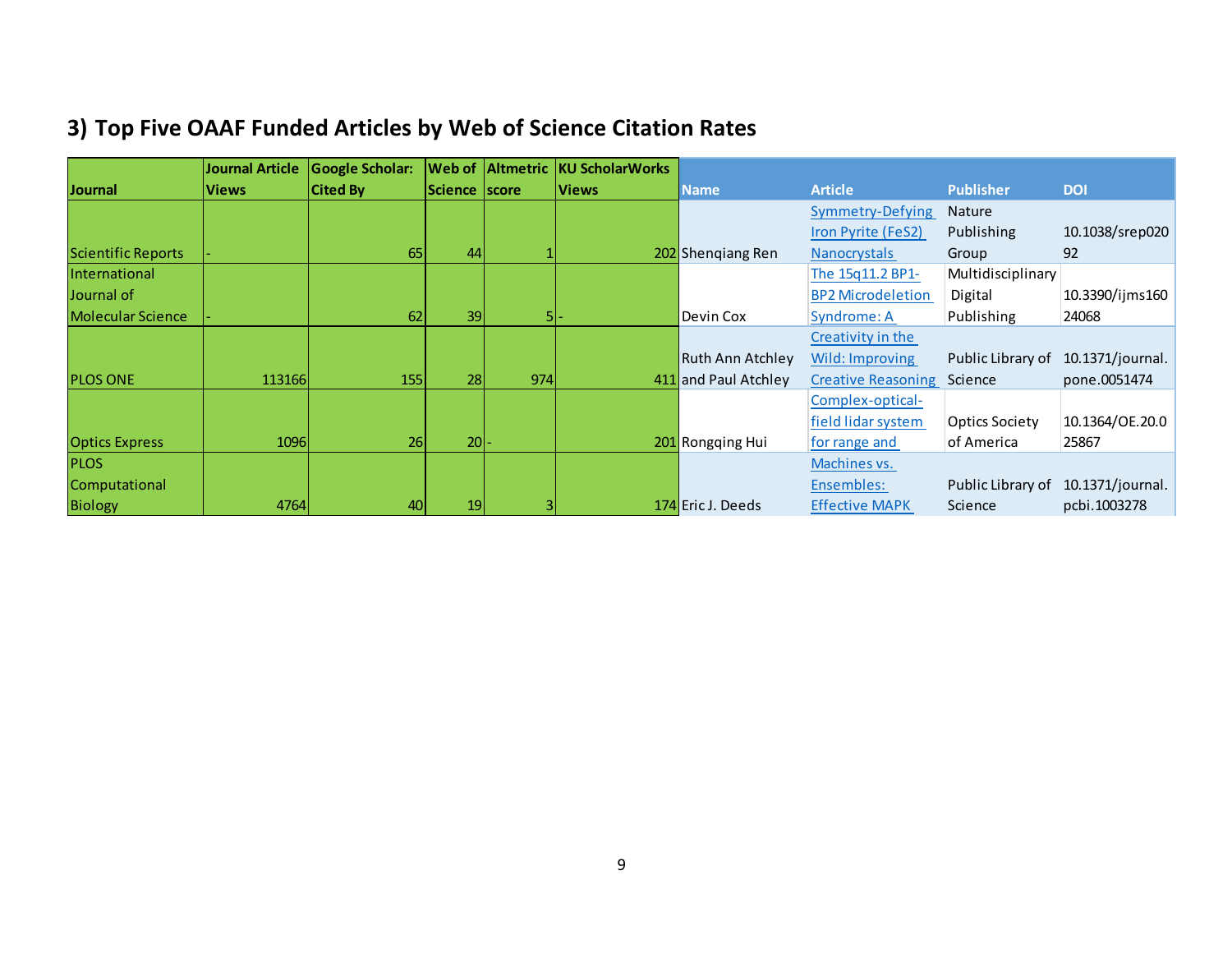# **Appendix D Full List of Published Papers Funded by the OAAF**

| <b>Date Published</b> | <b>Authors</b>                                                                                                                                   | <b>Article Title</b>                                                                                                                              | <b>Journal Title</b>  | <b>DOI</b>                   |
|-----------------------|--------------------------------------------------------------------------------------------------------------------------------------------------|---------------------------------------------------------------------------------------------------------------------------------------------------|-----------------------|------------------------------|
| 11/5/2012             | Gao, Shuang; O'Sullivan,<br>Maurice; Hui, Rongqing                                                                                               | Complex-optical-field lidar system for<br>range and vector velocity measurement                                                                   | <b>Optics Express</b> | 10.1364/OE.20.025867         |
| 11/7/2012             | Ndolo, Rosemary A.; Luan,<br>Yepeng; Duan, Shaofeng;<br>Forrest, M. Laird; Krise, Jeffrey P.                                                     | Lysosomotropic Properties of Weakly Basic<br>Anticancer Agents Promote Cancer Cell<br>Selectivity In Vitro                                        | <b>PLoS ONE</b>       | 10.1371/journal.pone.0049366 |
| 11/19/2012            | Engel, Michael; Michener,<br>Charles                                                                                                             | The melectine bee genera Brachymelecta<br>and Sinomelecta (Hymenoptera, Apidae)                                                                   | ZooKeys               | 10.3897/zookeys.244.3979     |
| 11/21/2012            | Ward, Joy K.; Samanta Roy,<br>Debosree; Chatterjee, Iera;<br>Bone, Courtney R.; Springer,<br>Clint J.; Kelly, John K.                            | Identification of a Major QTL That Alters<br>Flowering Time at Elevated [CO2] in<br>Arabidopsis thaliana                                          | <b>PLOS ONE</b>       | 10.1371/journal.pone.0049028 |
| 12/12/2012            | Atchley, Ruth Ann; Strayer,<br>David L.; Atchley, Paul                                                                                           | Creativity in the Wild: Improving Creative<br>Reasoning through Immersion in Natural<br>Settings                                                  | <b>PLOS ONE</b>       | 10.1371/journal.pone.0051474 |
| 12/20/2012            | Costa, Flávia C.; Fedosyuk,<br>Halyna; Chazelle, Allen M.;<br>Neades, Renee Y.; Peterson,<br>Kenneth R.                                          | Mi2β Is Required for y-Globin Gene<br>Silencing: Temporal Assembly of a GATA-1-<br>FOG-1-Mi2 Repressor Complex in β-YAC<br><b>Transgenic Mice</b> | <b>PLoS Genetics</b>  | 10.1371/journal.pgen.1003155 |
| 12/20/2012            | Alexander, Helen M.; Reed,<br>Aaron W.; Kettle, W. Dean;<br>Slade, Norman A.; Bodbyl Roels,<br>Sarah A.; Collins, Cathy D.;<br>Salisbury, Vaughn | Detection and Plant Monitoring Programs:<br>Lessons from an Intensive Survey of<br>Asclepias meadii with Five Observers                           | PLoS ONE              | 10.1371/journal.pone.0052762 |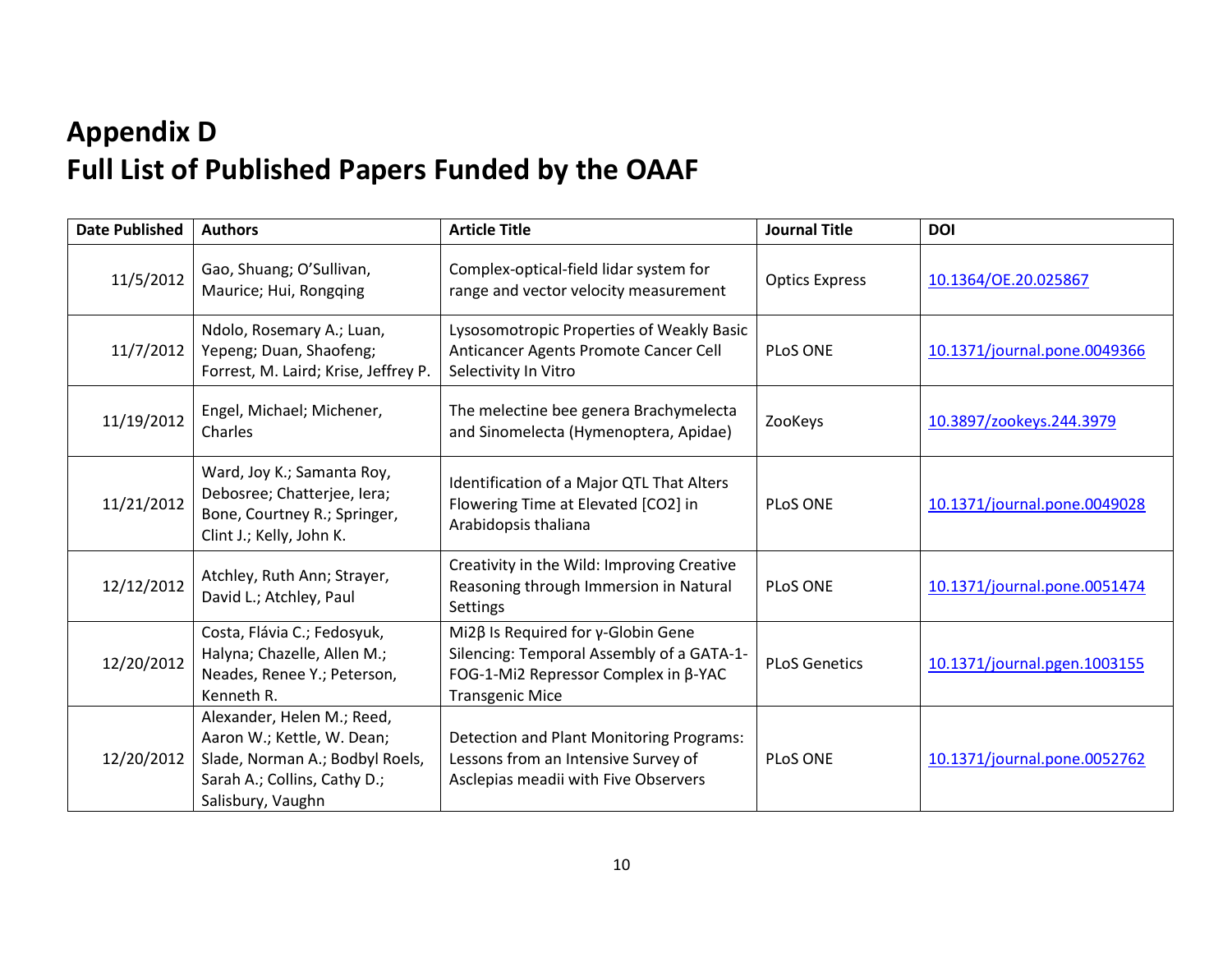| 1/24/2013 | Dentler, William                                                                                                                                                                             | A Role for the Membrane in Regulating<br>Chlamydomonas Flagellar Length                                                                                          | <b>PLOS ONE</b>                                        | 10.1371/journal.pone.0053366 |
|-----------|----------------------------------------------------------------------------------------------------------------------------------------------------------------------------------------------|------------------------------------------------------------------------------------------------------------------------------------------------------------------|--------------------------------------------------------|------------------------------|
| 2/7/2013  | Brown, Rafe; Siler, Cameron;<br>Oliveros, Carl; Welton, Luke;<br>Rock, Ashley; Swab, John; Van<br>Weerd, Merlijn; van Beijnen,<br>Jonah; Rodriguez, Dominic; Jose,<br>Edmund; Diesmos, Arvin | The amphibians and reptiles of Luzon<br>Island, Philippines, VIII: the herpetofauna<br>of Cagayan and Isabela Provinces,<br>northern Sierra Madre Mountain Range | ZooKeys                                                | 10.3897/zookeys.266.3982     |
| 3/12/2013 | Herrington, Luke                                                                                                                                                                             | Globalization and Religion in Historical<br>Perspective: A Paradoxical Relationship                                                                              | Religions                                              | 10.3390/rel4010145           |
| 3/14/2013 | Jo, Sunhwan; Lee, Hui Sun;<br>Skolnick, Jeffrey; Im, Wonpil                                                                                                                                  | Restricted N-glycan Conformational Space<br>in the PDB and Its Implication in Glycan<br><b>Structure Modeling</b>                                                | <b>PLoS Computational</b><br><b>Biology</b>            | 10.1371/journal.pcbi.1002946 |
| 5/1/2013  | Bhattacharya, Rajib; Rigler;<br>Mahnken                                                                                                                                                      | Impact of admission blood glucose level on<br>outcomes in community-acquired<br>pneumonia in older adults                                                        | <b>International Journal</b><br>of General Medicine    | 10.2147/IJGM.S42854          |
| 5/10/2013 | Lamsdell, James C; Selden, Paul<br>A                                                                                                                                                         | Babes in the wood $-$ a unique window into<br>sea scorpion ontogeny                                                                                              | <b>BMC Evolutionary</b><br>Biology                     | 10.1186/1471-2148-13-98      |
| 5/16/2013 | Politzer-Ahles, Stephen;<br>Fiorentino, Robert                                                                                                                                               | The Realization of Scalar Inferences:<br><b>Context Sensitivity without Processing</b><br>Cost                                                                   | <b>PLOS ONE</b>                                        | 10.1371/journal.pone.0063943 |
| 5/25/2013 | Sankaranarayanan, Hemaiyer;<br>Kulkarni, Prasad A.                                                                                                                                           | Source-to-Source Refactoring and<br>Elimination of Global Variables in C<br>Programs                                                                             | Journal of Software<br>Engineering and<br>Applications | 10.4236/jsea.2013.65033      |
| 8/27/2013 | Siew, Cynthia S. Q.                                                                                                                                                                          | Community structure in the phonological<br>network                                                                                                               | Frontiers in<br>Psychology                             | 10.3389/fpsyg.2013.00553     |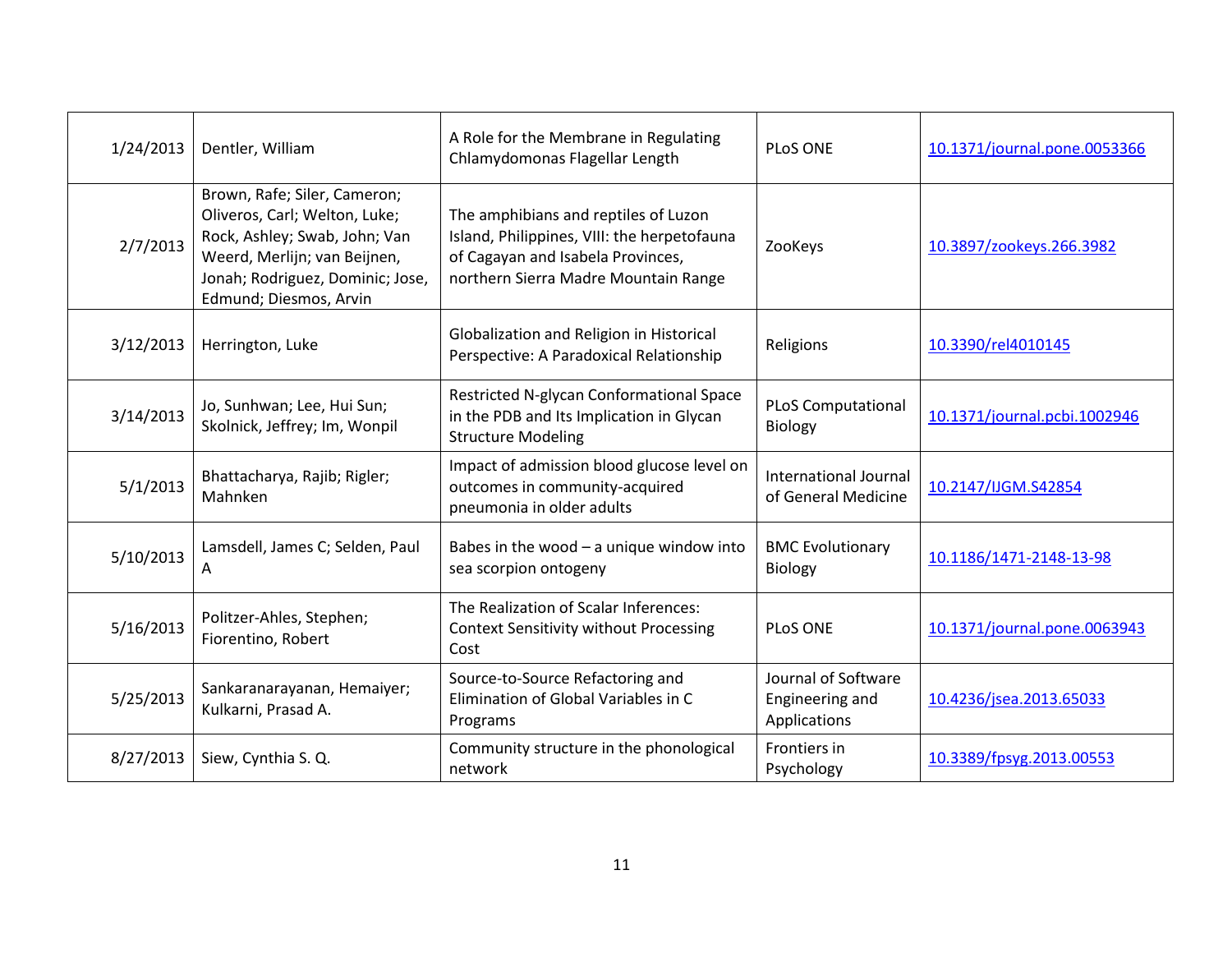| 9/24/2013  | Botanov, Yevgeny; Ilardi,<br>Stephen S.                                                                                         | The Acute Side Effects of Bright Light<br>Therapy: A Placebo-Controlled<br>Investigation                                                                                                     | <b>PLOS ONE</b>                            | 10.1371/journal.pone.0075893 |
|------------|---------------------------------------------------------------------------------------------------------------------------------|----------------------------------------------------------------------------------------------------------------------------------------------------------------------------------------------|--------------------------------------------|------------------------------|
| 10/10/2013 | Suderman, Ryan; Deeds, Eric J.                                                                                                  | Machines vs. Ensembles: Effective MAPK<br>Signaling through Heterogeneous Sets of<br><b>Protein Complexes</b>                                                                                | <b>PLoS Computational</b><br>Biology       | 10.1371/journal.pcbi.1003278 |
| 11/13/2013 | Vitevitch, Michael S.; Sereno,<br>Joan; Jongman, Allard;<br>Goldstein, Rutherford                                               | Speaker Sex Influences Processing of<br><b>Grammatical Gender</b>                                                                                                                            | <b>PLoS ONE</b>                            | 10.1371/journal.pone.0079701 |
| 11/21/2013 | Chandrakesan, Parthasarathy;<br>Jakkula, Laxmi Uma Maheswar<br>Rao; Ahmed, Ishfaq; Roy, Badal;<br>Anant, Shrikant; Umar, Shahid | Differential Effects of $\beta$ -catenin and NF- $\kappa$ B<br>Interplay in the Regulation of Cell<br>Proliferation, Inflammation and<br>Tumorigenesis in Response to Bacterial<br>Infection | <b>PLoS ONE</b>                            | 10.1371/journal.pone.0079432 |
| 12/1/2013  | Rigler, Sally K; Wetmore, James<br>B; Mahnken, Jonathan D; Dong,<br>Lei; Ellerbeck, Edward F;<br>Shireman, Theresa I            | Impact of a modified data capture period<br>on Liu comorbidity index scores in<br>Medicare enrollees initiating chronic<br>dialysis                                                          | <b>BMC Nephrology</b>                      | 10.1186/1471-2369-14-51      |
| 12/1/2013  | Gong, Maogang; Kirkeminde,<br>Alec; Ren, Shengiang                                                                              | Symmetry-Defying Iron Pyrite (FeS2)<br>Nanocrystals through Oriented<br>Attachment                                                                                                           | <b>Scientific Reports</b>                  | 10.1038/srep02092            |
| 12/1/2013  | Yang, Shang-You; Li, Nianhu;<br>Zhang, Jianxin; Wooley, Paul; Xu,<br>Zhanwang                                                   | Therapeutic potentials of naringin on<br>polymethylmethacrylate induced<br>osteoclastogenesis and osteolysis, in vitro<br>and in vivo assessments                                            | Drug Design,<br>Development and<br>Therapy | 10.2147/DDDT.S52714          |
| 12/30/2013 | Meinhardt, Sarah; Manley,<br>Michael W.; Parente, Daniel J.;<br>Swint-Kruse, Liskin                                             | Rheostats and Toggle Switches for<br><b>Modulating Protein Function</b>                                                                                                                      | <b>PLoS ONE</b>                            | 10.1371/journal.pone.0083502 |
| 1/1/2014   | Brimacombe, Michael                                                                                                             | Genomic aggregation effects and<br>Simpson's paradox                                                                                                                                         | Open Access<br><b>Medical Statistics</b>   | 10.2147/OAMS.S52288          |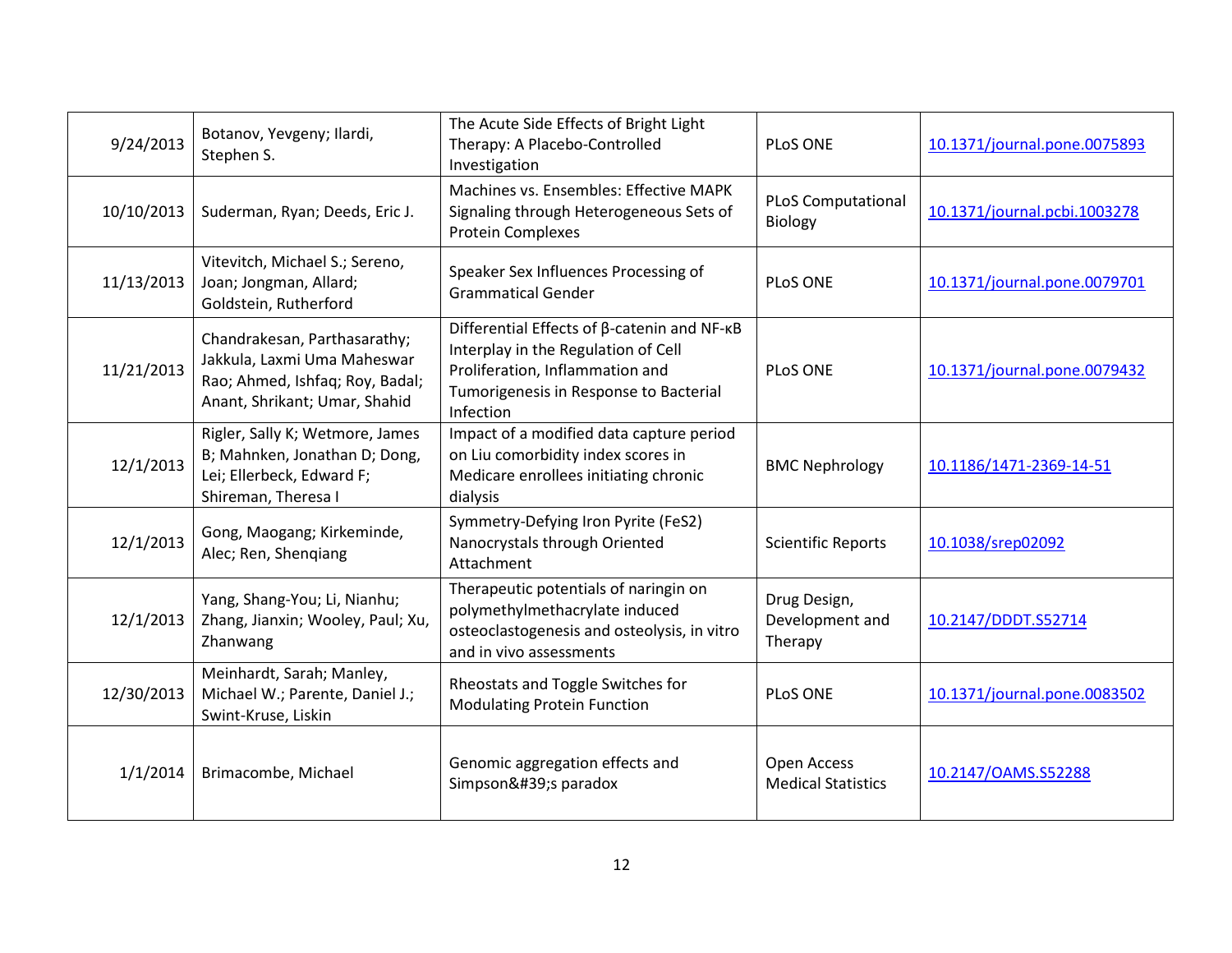| 1/9/2014 | Pérez, Carlos; Torres, Rodolfo H.                                                                                                                      | Minimal regularity conditions for the end-<br>point estimate of bilinear Calderón-<br>Zygmund operators                                                                       | Proceedings of the<br>American<br>Mathematical<br>Society, Series B | 10.1090/S2330-1511-2014-<br>00009-2 |
|----------|--------------------------------------------------------------------------------------------------------------------------------------------------------|-------------------------------------------------------------------------------------------------------------------------------------------------------------------------------|---------------------------------------------------------------------|-------------------------------------|
| 2/1/2014 | Bhattacharya, Rajib; Vaishnav,<br>Niralee; Dubinsky, Richard                                                                                           | Is there an increased risk of hip fracture in<br>multiple sclerosis? Analysis of the<br>Nationwide Inpatient Sample                                                           | Journal of<br>Multidisciplinary<br>Healthcare                       | 10.2147/JMDH.S54786                 |
| 3/1/2014 | Siengsukon, Catherine; Al-<br>Sharman, Alham                                                                                                           | Time rather than sleep appears to enhance<br>off-line learning and transfer of learning of<br>an implicit continuous task                                                     | Nature and Science<br>of Sleep                                      | 10.2147/NSS.S53789                  |
| 3/1/2014 | Pawar, Rahul; Williams, Travis;<br>Khera, Rahul; Eid, Albert; Dusing,<br>Reginald; Aljitawi, Omar                                                      | Inflammatory response following<br>neutrophil recovery postchemotherapy in<br>acute myeloid leukemia cases without<br>evidence of infection: role of homing of<br>neutrophils | Journal of Blood<br>Medicine                                        | 10.2147/JBM.S53616                  |
| 3/1/2014 | Shaw, Donita Massengill                                                                                                                                | The Impact of Word Study Intervention on<br>Adult English Learners' Spelling and<br>Reading                                                                                   | Journal of Language<br>Teaching and<br>Research                     | 10.4304/jltr.5.2.245-252            |
| 3/1/2014 | Mullen, Scott; Cotton, Jon;<br>Bechtold, Megan; Toby, E. Bruce                                                                                         | Barefoot Running: The Effects of an 8-<br>Week Barefoot Training Program                                                                                                      | Orthopaedic Journal<br>of Sports Medicine                           | 10.1177/2325967114525582            |
| 3/4/2014 | Wang, Xinkun; Patel, Nilam D;<br>Hui, Dongwei; Pal, Ranu; Hafez,<br>Mohamed M; Sayed-Ahmed,<br>Mohamed M; Al-Yahya,<br>Abdulaziz A; Michaelis, Elias K | Gene expression patterns in the<br>hippocampus during the development and<br>aging of Glud1 (Glutamate Dehydrogenase<br>1) transgenic and wild type mice                      | <b>BMC Neuroscience</b>                                             | 10.1186/1471-2202-15-37             |
| 4/1/2014 | Bhattacharya, Shelley; Rossi,<br>Michelle; Mentz, Jennifer                                                                                             | Optimizing strategies to improve<br>interprofessional practice for veterans,<br>part 1                                                                                        | Journal of<br>Multidisciplinary<br>Healthcare                       | 10.2147/JMDH.S51010                 |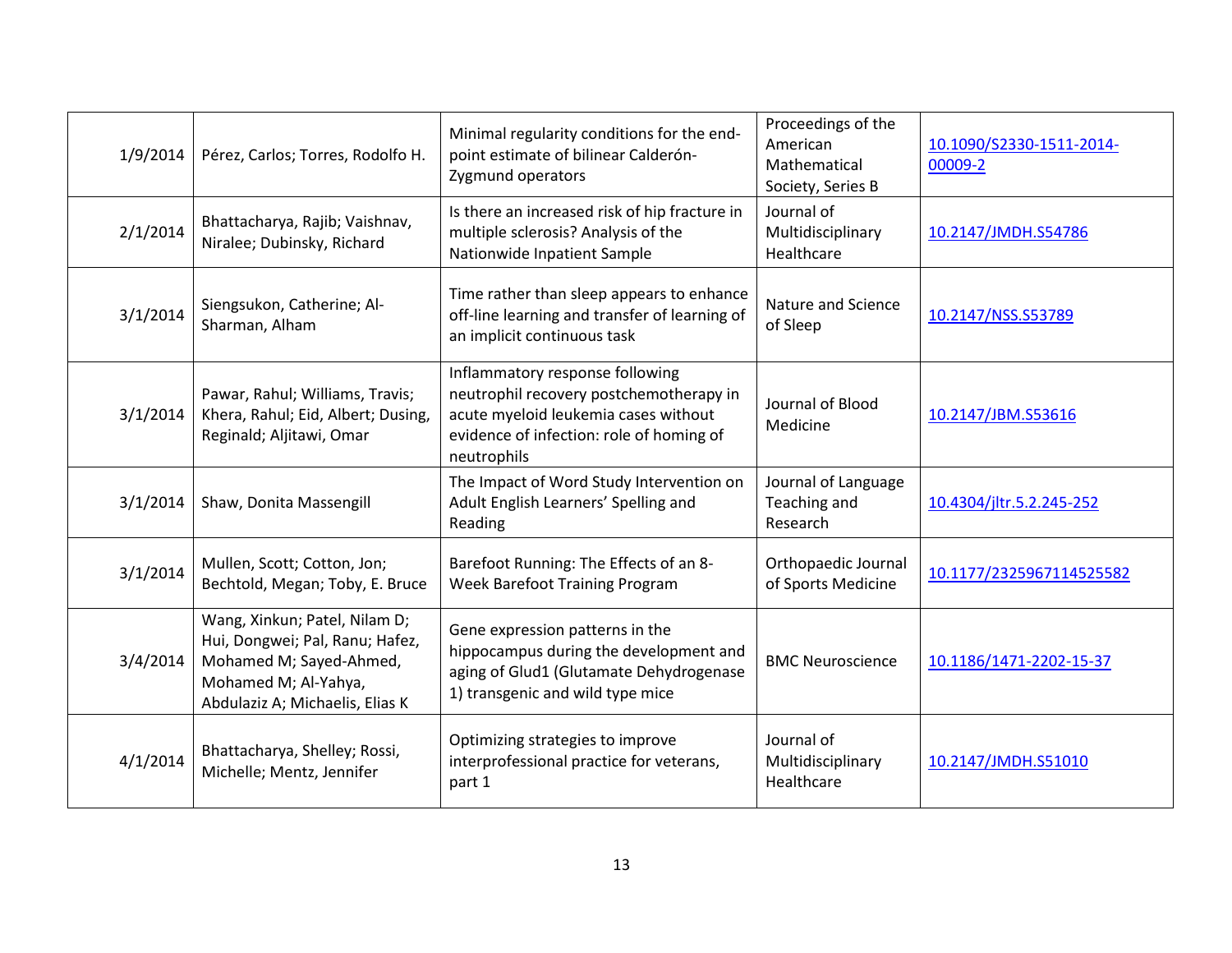| 11/18/2014 | Goldstein, Rutherford; Vitevitch,<br>Michael S.                                                                                                       | The influence of clustering coefficient on<br>word-learning: how groups of similar<br>sounding words facilitate acquisition                                                  | Frontiers in<br>Psychology                                                        | 10.3389/fpsyg.2014.01307     |
|------------|-------------------------------------------------------------------------------------------------------------------------------------------------------|------------------------------------------------------------------------------------------------------------------------------------------------------------------------------|-----------------------------------------------------------------------------------|------------------------------|
| 12/1/2014  | Santaularia, Jeanie; Johnson,<br>Monica; Hart, Laurie; Haskett,<br>Lori; Welsh, Ericka; Faseru,<br><b>Babalola</b>                                    | Relationships between sexual violence and<br>chronic disease: a cross-sectional study                                                                                        | <b>BMC Public Health</b>                                                          | 10.1186/1471-2458-14-1286    |
| 12/1/2014  | Kasi Loknath Kumar, Anup;<br>Dakhil, Christopher; Teeka<br>Satyan, Megha; Haideri, Nisreen                                                            | Extramedullary progression of multiple<br>myeloma despite concomitant medullary<br>response to multiple combination<br>therapies and autologous transplant: a<br>case report | Journal of Medical<br>Case Reports                                                | 10.1186/1752-1947-8-299      |
| 2/13/2015  | Cox, Devin; Butler, Merlin                                                                                                                            | The 15q11.2 BP1-BP2 Microdeletion<br>Syndrome: A Review                                                                                                                      | International Journal<br>of Molecular<br>Sciences                                 | 10.3390/ijms16024068         |
| 3/4/2015   | Pacheco, Joseph; Pacheco,<br>Christina; Lewis, Charley;<br>Williams, Chandler; Barnes,<br>Charles; Rosenwasser, Lanny;<br>Choi, Won; Daley, Christine | Ensuring Healthy American Indian<br>Generations for Tomorrow through Safe<br>and Healthy Indoor Environments                                                                 | International Journal<br>of Environmental<br><b>Research and Public</b><br>Health | 10.3390/ijerph120302810      |
| 3/23/2015  | Wildgen, Sarah; Dunn, Robert                                                                                                                          | Whispering Gallery Mode Resonators for<br>Rapid Label-Free Biosensing in Small<br><b>Volume Droplets</b>                                                                     | <b>Biosensors</b>                                                                 | 10.3390/bios5010118          |
| 4/1/2015   | Cherry, J. Bradley C.; Bruce,<br>Jared M.; Lusk, Jayson L.; Crespi,<br>John M.; Lim, Seung-Lark; Bruce,<br>Amanda S.                                  | Neurofunctional Correlates of Ethical,<br>Food-Related Decision-Making                                                                                                       | <b>PLOS ONE</b>                                                                   | 10.1371/journal.pone.0120541 |
| 5/6/2015   | Monnahan, Patrick J.; Kelly, John<br>к.                                                                                                               | Epistasis Is a Major Determinant of the<br>Additive Genetic Variance in Mimulus<br>guttatus                                                                                  | <b>PLOS Genetics</b>                                                              | 10.1371/journal.pgen.1005201 |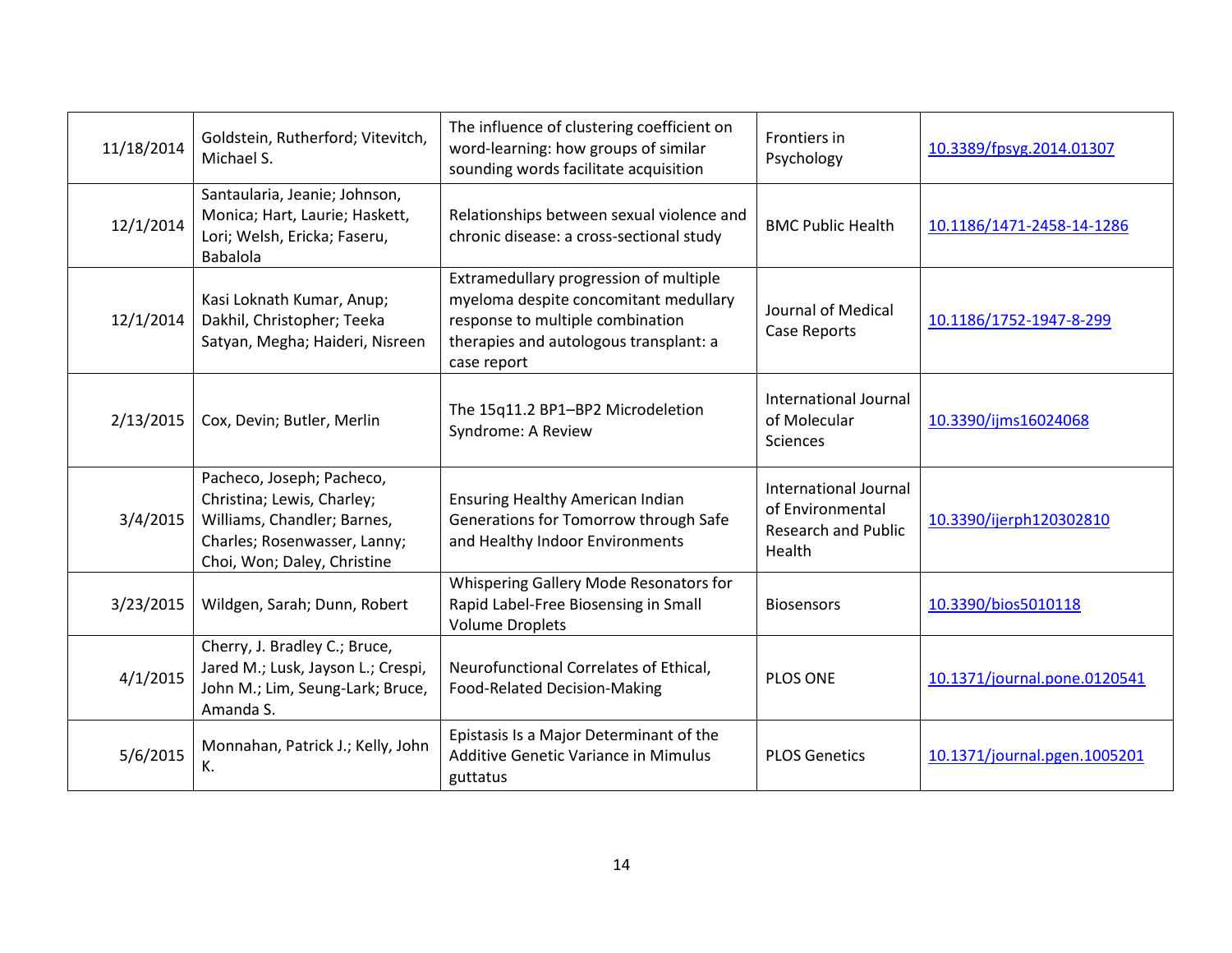| 5/27/2015  | Fontes, Joseph D.; Ramsey, Jon;<br>Polk, Jeremy M; Koop, Andre;<br>Denisova, Janna V.; Belousov,<br>Andrei B. | Death of Neurons following Injury<br>Requires Conductive Neuronal Gap<br>Junction Channels but Not a Specific<br>Connexin                                | <b>PLOS ONE</b>                                     | 10.1371/journal.pone.0125395 |
|------------|---------------------------------------------------------------------------------------------------------------|----------------------------------------------------------------------------------------------------------------------------------------------------------|-----------------------------------------------------|------------------------------|
| 5/28/2015  | Cho, Hyesun                                                                                                   | "I Love this Approach, But Find It Difficult<br>to Jump in with Two Feet!" Teachers'<br>Perceived Challenges of Employing Critical<br>Literacy           | English Language<br>Teaching                        | 10.5539/elt.v8n6p69          |
| 6/14/2015  | Daemmrich, Arthur; Mohanty,<br>Ansuman                                                                        | Healthcare reform in the United States<br>and China: pharmaceutical market<br>implications                                                               | Journal of<br>Pharmaceutical<br>Policy and Practice | 10.1186/2052-3211-7-9        |
| 6/30/2015  | Dong, Frank; Ablah, Elizabeth;<br>Hines, Robert; Lazar, Ann;<br>Johnston, Judy                                | Disparities in Oral Health among School-<br>Aged Children in Kansas                                                                                      | Open Journal of<br><b>Preventive Medicine</b>       | 10.4236/ojpm.2015.56032      |
| 7/1/2015   | Flores, David M.; Murray, Katie<br>S.; Griebling, Tomas L.;<br>Broghammer, Joshua A.                          | <b>Transrectal Ultrasound Guided Needle</b><br>Aspiration of a Prostatic Abscess: Salvage<br><b>Treatment After Failed Transurethral</b><br>Resection    | <b>Urology Case</b><br>Reports                      | 10.1016/j.eucr.2015.03.006   |
| 7/6/2015   | Escudero Duch, Clara; Williams,<br>Richard A. J.; Timm, Robert M.;<br>Perez-Tris, Javier; Benitez, Laura      | A Century of Shope Papillomavirus in<br><b>Museum Rabbit Specimens</b>                                                                                   | <b>PLOS ONE</b>                                     | 10.1371/journal.pone.0132172 |
| 10/1/2015  | Siengsukon, Catherine; Al-<br>dughmi, Mayis; Al-Sharman,<br>Alham; Stevens, Suzanne                           | Sleep characteristics of individuals with<br>chronic stroke: a pilot study                                                                               | Nature and Science<br>of Sleep                      | 10.2147/NSS.S83882           |
| 10/30/2015 | Siengsukon, Catherine; Al-<br>Dughmi, Mayis; Al-Sharman,<br>Alham; Stevens, Suzanne                           | Sleep Parameters, Functional Status, and<br>Time Post-Stroke are Associated with<br>Offline Motor Skill Learning in People with<br><b>Chronic Stroke</b> | Frontiers in<br>Neurology                           | 10.3389/fneur.2015.00225     |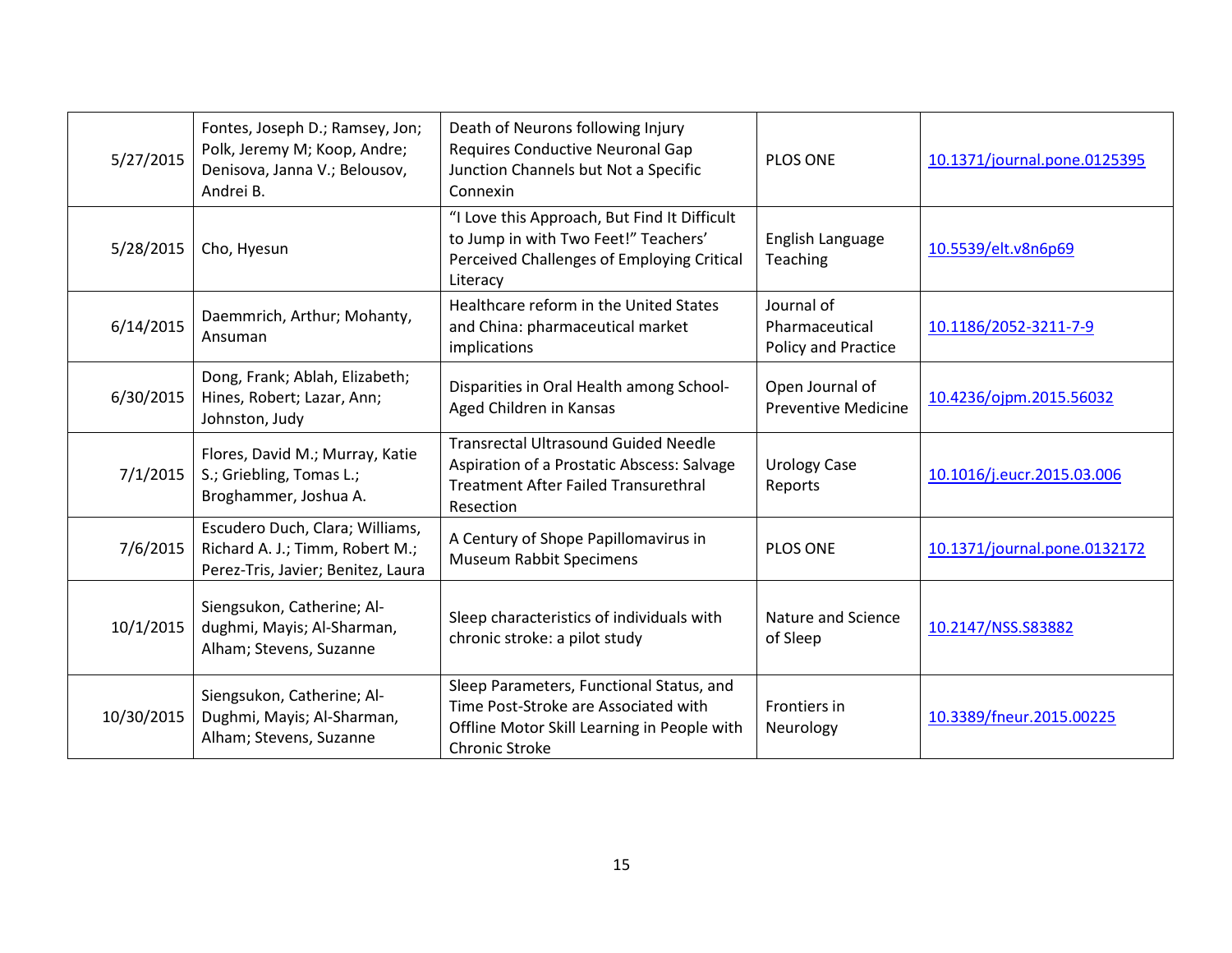| 12/1/2015 | Reeves, Tarian; Samy, Abdallah<br>M.; Peterson, A. Townsend                                                                 | MERS-CoV geography and ecology in the<br>Middle East: analyses of reported camel<br>exposures and a preliminary risk map                                                 | <b>BMC Research Notes</b>                                      | 10.1186/s13104-015-1789-1 |
|-----------|-----------------------------------------------------------------------------------------------------------------------------|--------------------------------------------------------------------------------------------------------------------------------------------------------------------------|----------------------------------------------------------------|---------------------------|
| 12/1/2015 | Ndikum-Moffor, Florence M.;<br>Faseru, Babalola; Filippi, Melissa<br>K.; Wei, Hou; Engelman,<br>Kimberly K.                 | Health status among black African-born<br>women in Kansas City: a preliminary<br>assessment                                                                              | <b>BMC Research Notes</b>                                      | 10.1186/s13104-015-1469-1 |
| 12/1/2015 | Bai, Xue Tao; Moles, Ramona;<br>Chaib-Mezrag, Hassiba; Nicot,<br>Christophe                                                 | Small PARP inhibitor PJ-34 induces cell<br>cycle arrest and apoptosis of adult T-cell<br>leukemia cells                                                                  | Journal of<br>Hematology &<br>Oncology                         | 10.1186/s13045-015-0217-2 |
| 12/1/2015 | Craft, Rachel; McClure, Katrina<br>C.; Corbett, Steven; Ferreira,<br>Maria Pontes; Stiffarm, Ashley<br>M.; Kindscher, Kelly | Ethnic differences in medicinal plant use<br>among University students: a cross-<br>sectional survey of self-reported medicinal<br>plant use at two Midwest Universities | <b>BMC</b><br>Complementary and<br><b>Alternative Medicine</b> | 10.1186/s12906-015-0725-1 |
| 12/1/2015 | Colicchio, Jack M.; Miura,<br>Fumihito; Kelly, John K.; Ito,<br>Takashi; Hileman, Lena C.                                   | DNA methylation and gene expression in<br>Mimulus guttatus                                                                                                               | <b>BMC Genomics</b>                                            | 10.1186/s12864-015-1668-0 |
| 1/5/2016  | Smith, KyleA; Crabtree, Kelli;<br>Chamoun, Roukoz                                                                           | Delayed intraventricular metastasis of<br>clival chordoma                                                                                                                | <b>Surgical Neurology</b><br>International                     | 10.4103/2152-7806.173313  |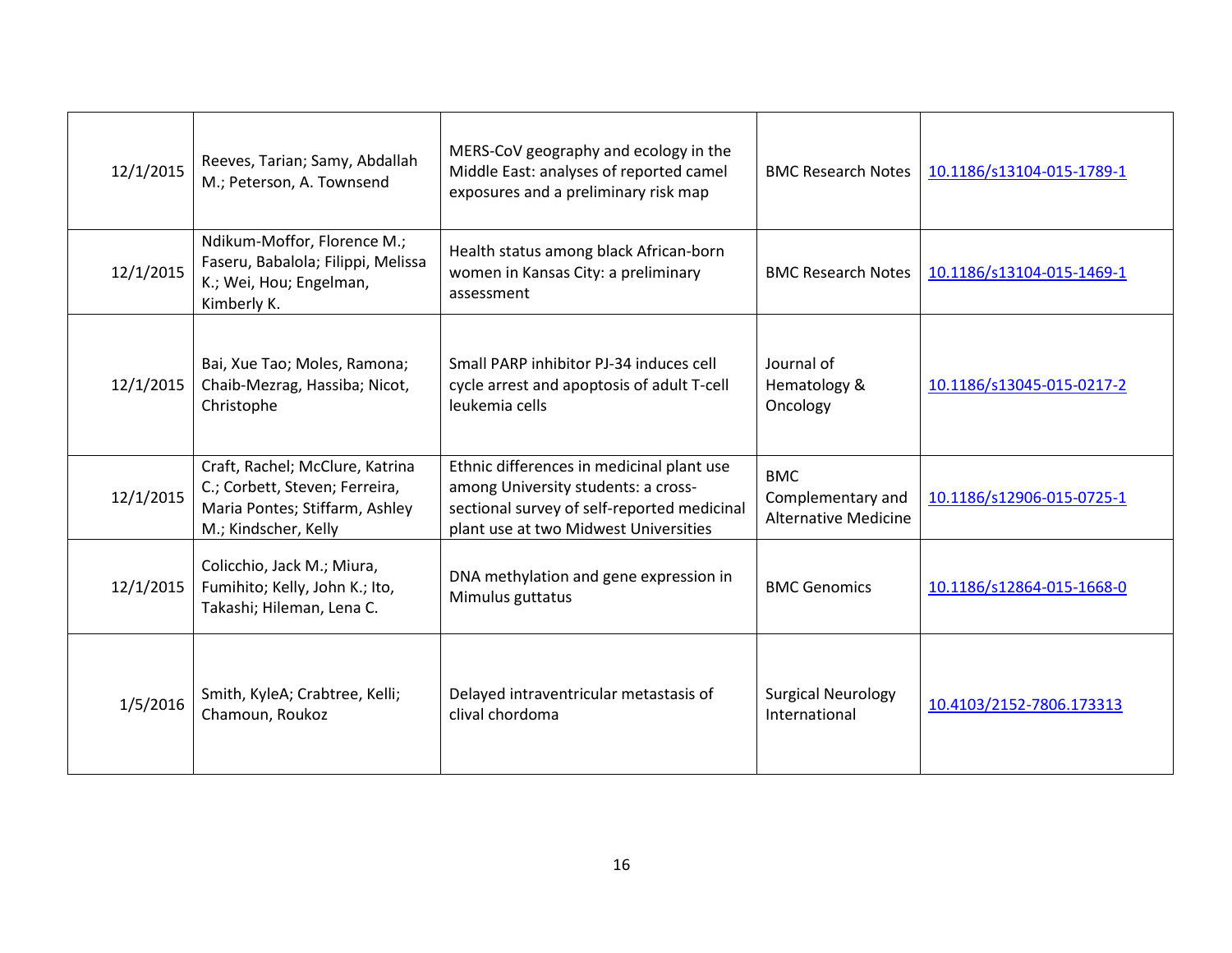| 1/20/2016 | Chan, Kin Onn; Grismer, L. Lee;<br>Zachariah, Anil; Brown, Rafe M.;<br>Abraham, Robin Kurian                                                                                                                                                                 | Polyphyly of Asian Tree Toads, Genus<br>Pedostibes Günther, 1876 (Anura:<br>Bufonidae), and the Description of a New<br>Genus from Southeast Asia | PLOS ONE                             | 10.1371/journal.pone.0145903 |
|-----------|--------------------------------------------------------------------------------------------------------------------------------------------------------------------------------------------------------------------------------------------------------------|---------------------------------------------------------------------------------------------------------------------------------------------------|--------------------------------------|------------------------------|
| 1/25/2016 | Gleason, Jennifer M.; Zhou,<br>Yihong; Hackett, Jennifer L.;<br>Harris, Bethany R.; Greenfield,<br>Michael D.                                                                                                                                                | Development of a Genomic Resource and<br>Quantitative Trait Loci Mapping of Male<br>Calling Traits in the Lesser Wax Moth,<br>Achroia grisella    | PLOS ONE                             | 10.1371/journal.pone.0147014 |
| 3/9/2016  | Samy, Abdallah M.; Peterson, A.<br>Townsend                                                                                                                                                                                                                  | Climate Change Influences on the Global<br>Potential Distribution of Bluetongue Virus                                                             | PLOS ONE                             | 10.1371/journal.pone.0150489 |
| 4/1/2016  | Shang, Yuqin; Zeng, Yun; Zeng,<br>Yong                                                                                                                                                                                                                       | Integrated Microfluidic Lectin Barcode<br>Platform for High-Performance Focused<br><b>Glycomic Profiling</b>                                      | <b>Scientific Reports</b>            | 10.1038/srep20297            |
| 4/14/2016 | Nariya, Maulik K.; Israeli, Johnny;<br>Shi, Jack J.; Deeds, Eric J.                                                                                                                                                                                          | Mathematical Model for Length Control by<br>the Timing of Substrate Switching in the<br>Type III Secretion System                                 | <b>PLOS Computational</b><br>Biology | 10.1371/journal.pcbi.1004851 |
| 4/20/2016 | Watts, Amber; Walters, Ryan W.;<br>Hoffman, Lesa; Templin,<br>Jonathan                                                                                                                                                                                       | Intra-Individual Variability of Physical<br>Activity in Older Adults With and Without<br>Mild Alzheimer's Disease                                 | PLOS ONE                             | 10.1371/journal.pone.0153898 |
| 4/22/2016 | Johnson, Adrienne; Fiorentino,<br>Robert; Gabriele, Alison                                                                                                                                                                                                   | <b>Syntactic Constraints and Individual</b><br>Differences in Native and Non-Native<br>Processing of Wh-Movement                                  | Frontiers in<br>Psychology           | 10.3389/fpsyg.2016.00549     |
| 5/1/2016  | Wilson, Nathan R.; Olm-<br>Shipman, Adam J.; Acevedo,<br>Diana S.; Palaniyandi, Kanagaraj;<br>Hall, Everett G.; Kosa, Edina;<br>Stumpff, Kelly M.; Smith, Guerin<br>J.; Pitstick, Lenore; Liao, Eric C.;<br>Bjork, Bryan C.; Czirok, Andras;<br>Saadi, Irfan | SPECC1L deficiency results in increased<br>adherens junction stability and reduced<br>cranial neural crest cell delamination                      | <b>Scientific Reports</b>            | 10.1038/srep17735            |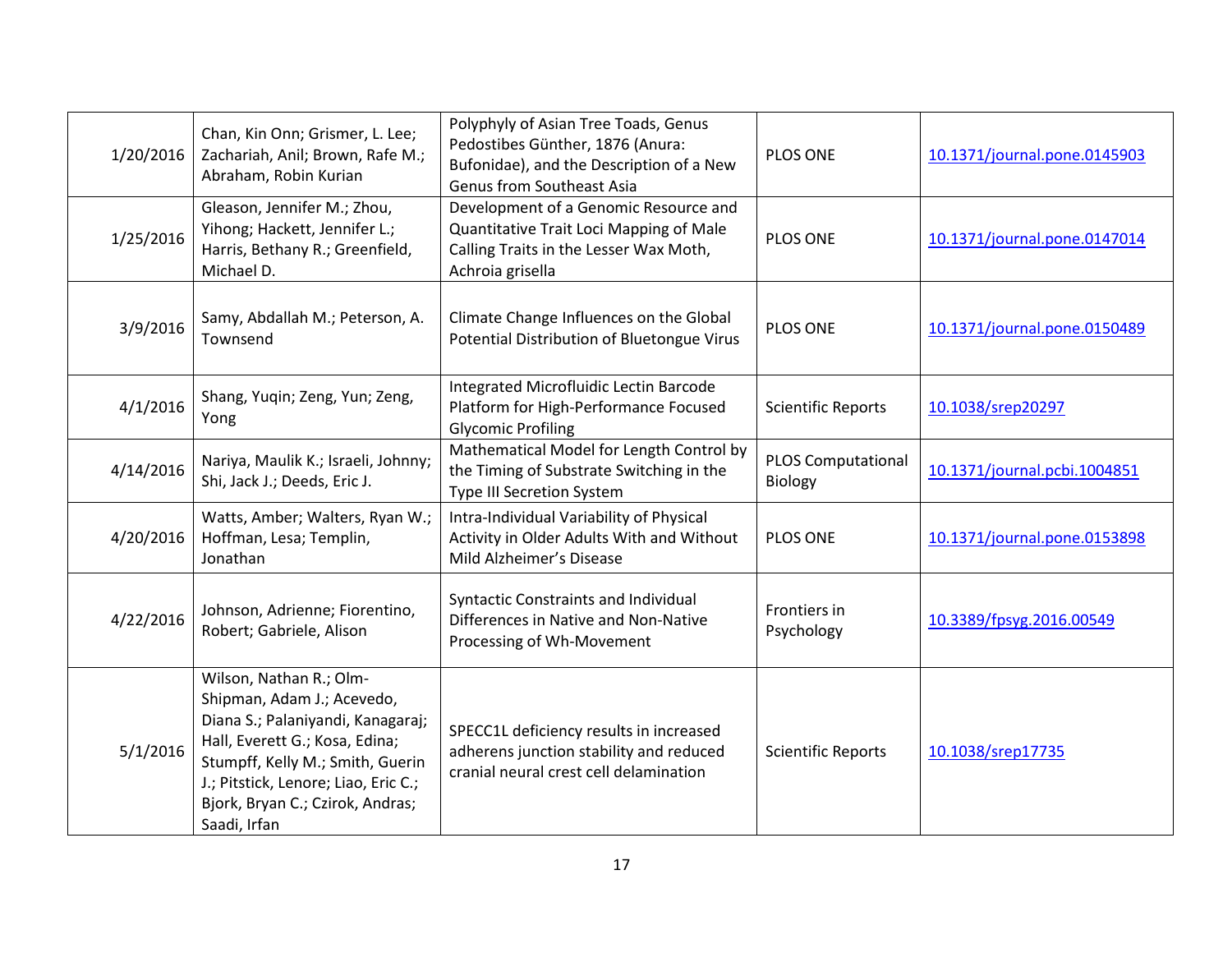| 6/10/2016  | Lepping, Rebecca J.; Atchley,<br>Ruth Ann; Chrysikou, Evangelia;<br>Martin, Laura E.; Clair, Alicia A.;<br>Ingram, Rick E.; Simmons, W.<br>Kyle; Savage, Cary R. | Neural Processing of Emotional Musical<br>and Nonmusical Stimuli in Depression                                                | <b>PLOS ONE</b>                         | 10.1371/journal.pone.0156859 |
|------------|------------------------------------------------------------------------------------------------------------------------------------------------------------------|-------------------------------------------------------------------------------------------------------------------------------|-----------------------------------------|------------------------------|
| 8/1/2016   | Smith, Deborah R.; Su, Yong-<br>Chao; Berger-Tal, Reut; Lubin,<br>Yael                                                                                           | Population genetic evidence for sex-<br>specific dispersal in an inbred social spider                                         | Ecology and<br>Evolution                | 10.1002/ece3.2200            |
| 8/23/2016  | Cooper, Michael A.; Kluding,<br>Patricia M.; Wright, Douglas E.                                                                                                  | Emerging Relationships between Exercise,<br>Sensory Nerves, and Neuropathic Pain                                              | Frontiers in<br>Neuroscience            | 10.3389/fnins.2016.00372     |
| 9/1/2016   | Wang, Ti; Kafle, Tika R.; Kattel,<br>Bhupal; Liu, Qingfeng; Wu, Judy;<br>Chan, Wai-Lun                                                                           | Growing Ultra-flat Organic Films on<br>Graphene with a Face-on Stacking via<br>Moderate Molecule-Substrate Interaction        | <b>Scientific Reports</b>               | 10.1038/srep28895            |
| 9/1/2016   | Nishimune, Hiroshi; Badawi,<br>Yomna; Mori, Shuuichi;<br>Shigemoto, Kazuhiro                                                                                     | Dual-color STED microscopy reveals a<br>sandwich structure of Bassoon and Piccolo<br>in active zones of adult and aged mice   | <b>Scientific Reports</b>               | 10.1038/srep27935            |
| 9/20/2016  | Jiang, Lu; Fang, Pingping;<br>Weemhoff, James L.; Apte,<br>Udayan; Pritchard, Michele T.                                                                         | Evidence for a "Pathogenic Triumvirate" in<br>Congenital Hepatic Fibrosis in Autosomal<br>Recessive Polycystic Kidney Disease | <b>BioMed Research</b><br>International | 10.1155/2016/4918798         |
| 10/25/2016 | Valdivieso-Mora, Esmeralda;<br>Peet, Casie L.; Garnier-Villarreal,<br>Mauricio; Salazar-Villanea,<br>Monica; Johnson, David K.                                   | A Systematic Review of the Relationship<br>between Familism and Mental Health<br>Outcomes in Latino Population                | Frontiers in<br>Psychology              | 10.3389/fpsyg.2016.01632     |
| 11/9/2016  | Fazzino, Tera L; Fleming,<br>Kimberly; Befort, Christie                                                                                                          | Alcohol Intake Among Breast Cancer<br>Survivors: Change in Alcohol Use During a<br>Weight Management Intervention             | <b>JMIR Cancer</b>                      | 10.2196/cancer.6295          |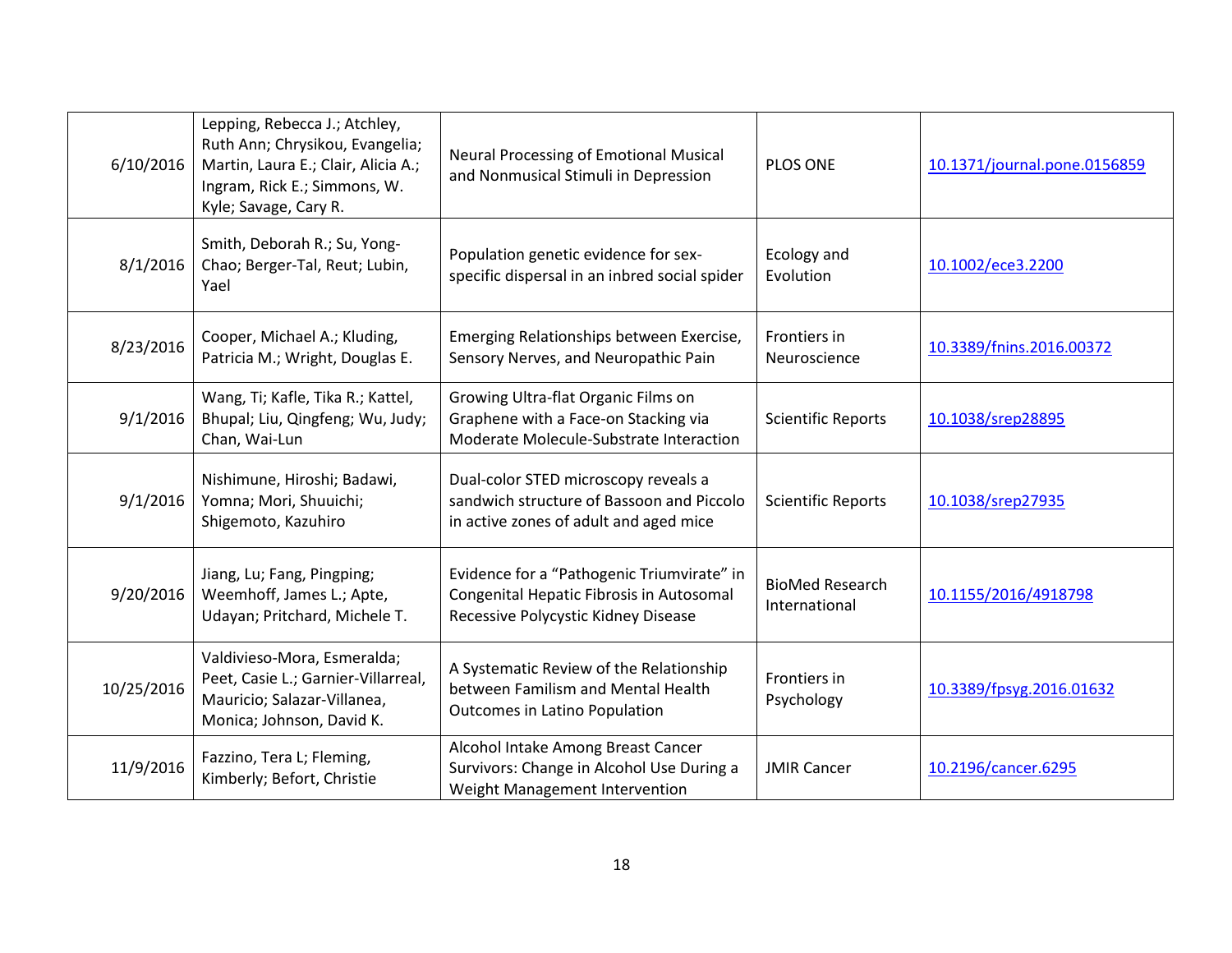| 11/21/2016 | Smith, KyleA; Asante, SamuelK;<br>Clough, John                                                                                                                                                   | Intradural-extramedullary isolated<br>compressive sarcoid lesion                                                                                                                    | <b>Surgical Neurology</b><br>International       | 10.4103/2152-7806.194520  |
|------------|--------------------------------------------------------------------------------------------------------------------------------------------------------------------------------------------------|-------------------------------------------------------------------------------------------------------------------------------------------------------------------------------------|--------------------------------------------------|---------------------------|
| 12/1/2016  | Sabus, Carla; Spake, Ellen                                                                                                                                                                       | Innovative physical therapy practice: a<br>qualitative verification of factors that<br>support diffusion of innovation in<br>outpatient physical therapy practice                   | Journal of<br>Healthcare<br>Leadership           | 10.2147/JHL.S115772       |
| 12/1/2016  | LeVine, Steven M.                                                                                                                                                                                | Albumin and multiple sclerosis                                                                                                                                                      | <b>BMC Neurology</b>                             | 10.1186/s12883-016-0564-9 |
| 12/1/2016  | McCracken, Jennifer M.; Jiang,<br>Lu; Deshpande, Krutika T.;<br>O'Neil, Maura F.; Pritchard,<br>Michele T.                                                                                       | Differential effects of hyaluronan synthase<br>3 deficiency after acute vs chronic liver<br>injury in mice                                                                          | Fibrogenesis &<br><b>Tissue Repair</b>           | 10.1186/s13069-016-0041-5 |
| 12/1/2016  | Grismer, Jesse L.; Schulte, James<br>A.; Alexander, Alana; Wagner,<br>Philipp; Travers, Scott L.;<br>Buehler, Matt D.; Welton, Luke<br>J.; Brown, Rafe M.                                        | The Eurasian invasion: phylogenomic data<br>reveal multiple Southeast Asian origins for<br>Indian Dragon Lizards                                                                    | <b>BMC Evolutionary</b><br>Biology               | 10.1186/s12862-016-0611-6 |
| 12/1/2016  | Locke, Nathan; Duchene, David;<br>Padmanabhan, Priya                                                                                                                                             | Inferior Vena Cava Filter Erosion Causing<br>Symptomatic Obstructive Hydronephrosis                                                                                                 | Journal of<br><b>Endourology Case</b><br>Reports | 10.1089/cren.2016.0070    |
| 12/1/2016  | Hidaka, Brandon H.; Kerling,<br>Elizabeth H.; Thodosoff, Jocelynn<br>M.; Sullivan, Debra K.; Colombo,<br>John; Carlson, Susan E.                                                                 | Dietary patterns of early childhood and<br>maternal socioeconomic status in a unique<br>prospective sample from a randomized<br>controlled trial of Prenatal DHA<br>Supplementation | <b>BMC Pediatrics</b>                            | 10.1186/s12887-016-0729-0 |
| 12/1/2016  | Brown, Alexandra R.; Gajewski,<br>Byron J.; Aaronson, Lauren S.;<br>Mudaranthakam, Dinesh Pal;<br>Hunt, Suzanne L.; Berry, Scott<br>M.; Quintana, Melanie; Pasnoor,<br>Mamatha; Dimachkie, Mazen | A Bayesian comparative effectiveness trial<br>in action: developing a platform for<br>multisite study adaptive randomization                                                        | <b>Trials</b>                                    | 10.1186/s13063-016-1544-5 |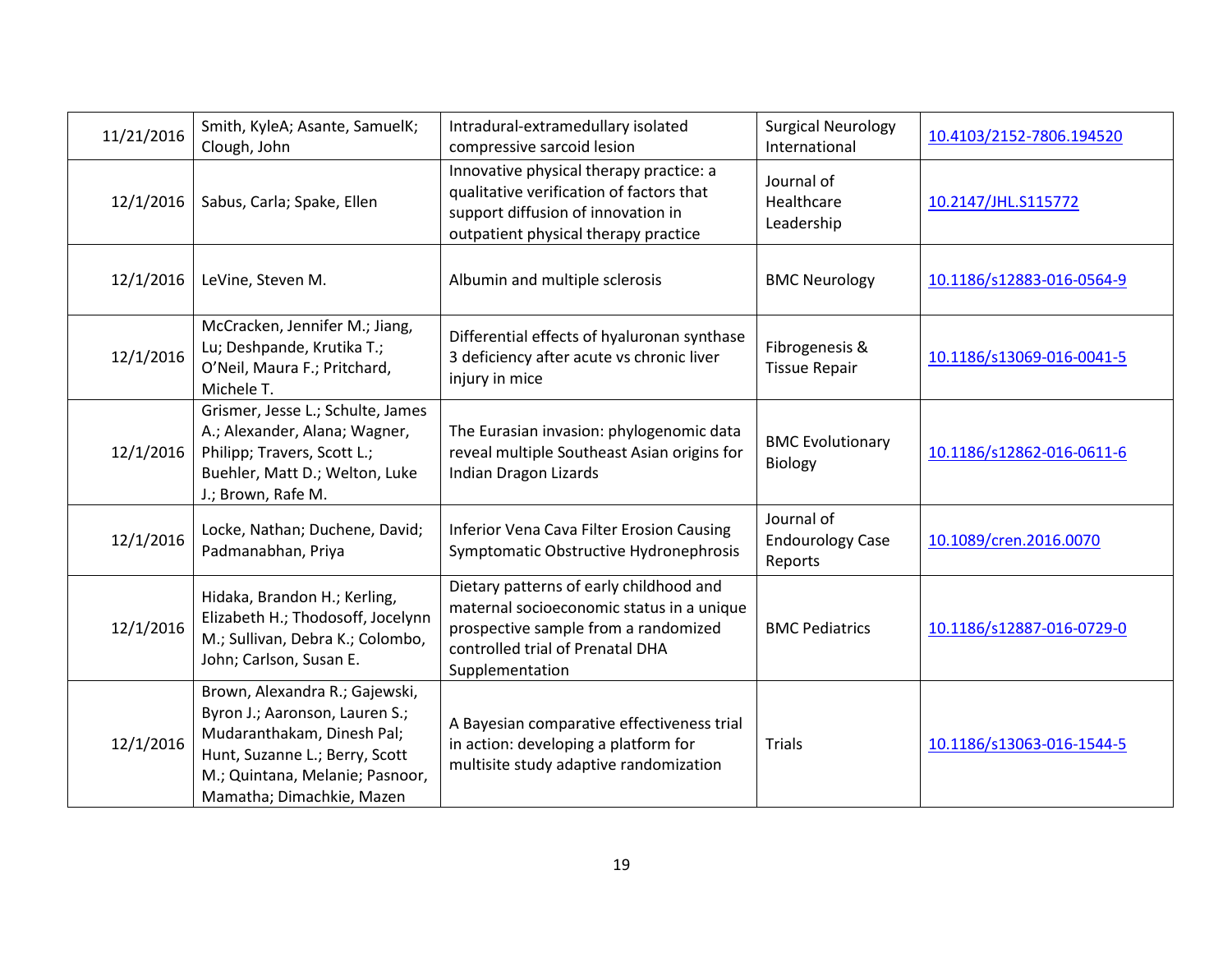|            | M.; Jawdat, Omar; Herbelin,<br>Laura; Barohn, Richard J.                                                                                    |                                                                                                                                                                           |                                                                                       |                           |
|------------|---------------------------------------------------------------------------------------------------------------------------------------------|---------------------------------------------------------------------------------------------------------------------------------------------------------------------------|---------------------------------------------------------------------------------------|---------------------------|
| 12/1/2016  | Galvis, Sarah; Burton, Douglas;<br>Barnds, Brandon; Anderson,<br>John; Schwend, Richard; Price,<br>Nigel; Wilson, Sara; Friis,<br>Elizabeth | The effect of scoliotic deformity on spine<br>kinematics in adolescents                                                                                                   | Scoliosis and Spinal<br><b>Disorders</b>                                              | 10.1186/s13013-016-0103-x |
| 12/26/2016 | Min, Kyungjin; Lehmeier,<br>Christoph A.; Iv, Ford Ballantyne;<br>Billings, Sharon A.                                                       | Carbon Availability Modifies Temperature<br>Responses of Heterotrophic Microbial<br>Respiration, Carbon Uptake Affinity, and<br>Stable Carbon Isotope Discrimination      | Frontiers in<br>Microbiology                                                          | 10.3389/fmicb.2016.02083  |
| 3/25/2017  | Wang, Zheng; Kwon, Minhyuk;<br>Mohanty, Suman; Schmitt,<br>Lauren M.; White, Stormi P.;<br>Christou, Evangelos A.; Mosconi,<br>Matthew W.   | Increased Force Variability Is Associated<br>with Altered Modulation of the<br>Motorneuron Pool Activity in Autism<br>Spectrum Disorder (ASD)                             | International Journal<br>of Molecular<br><b>Sciences</b>                              | 10.3390/ijms18040698      |
| 4/26/2017  | Dutta, Soumita; Avasthi, Prachee                                                                                                            | Flagellar Synchronization Is a Simple<br>Alternative to Cell Cycle Synchronization<br>for Ciliary and Flagellar Studies                                                   | mSphere                                                                               | 10.1128/mSphere.00003-17  |
| 5/16/2017  | Weinberger, Adam B.; Green,<br>Adam E.; Chrysikou, Evangelia G.                                                                             | <b>Using Transcranial Direct Current</b><br><b>Stimulation to Enhance Creative Cognition:</b><br>Interactions between Task, Polarity, and<br><b>Stimulation Site</b>      | Frontiers in Human<br>Neuroscience                                                    | 10.3389/fnhum.2017.00246  |
| 7/18/2017  | Li, Mingxing; Zhang, Jie                                                                                                                    | Perceptual distinctiveness between dental<br>and palatal sibilants in different vowel<br>contexts and its implications for<br>phonological contrasts                      | Laboratory<br>Phonology: Journal<br>of the Association<br>for Laboratory<br>Phonology | 10.5334/labphon.27        |
| 7/24/2017  | Vittal, Anusha; Middinti, Akshay;<br>Kasi Loknath Kumar, Anup                                                                               | Are All Mutations the Same? A Rare Case<br><b>Report of Coexisting Mutually Exclusive</b><br>KRAS and BRAF Mutations in a Patient with<br>Metastatic Colon Adenocarcinoma | Case Reports in<br>Oncological<br>Medicine                                            | 10.1155/2017/2321052      |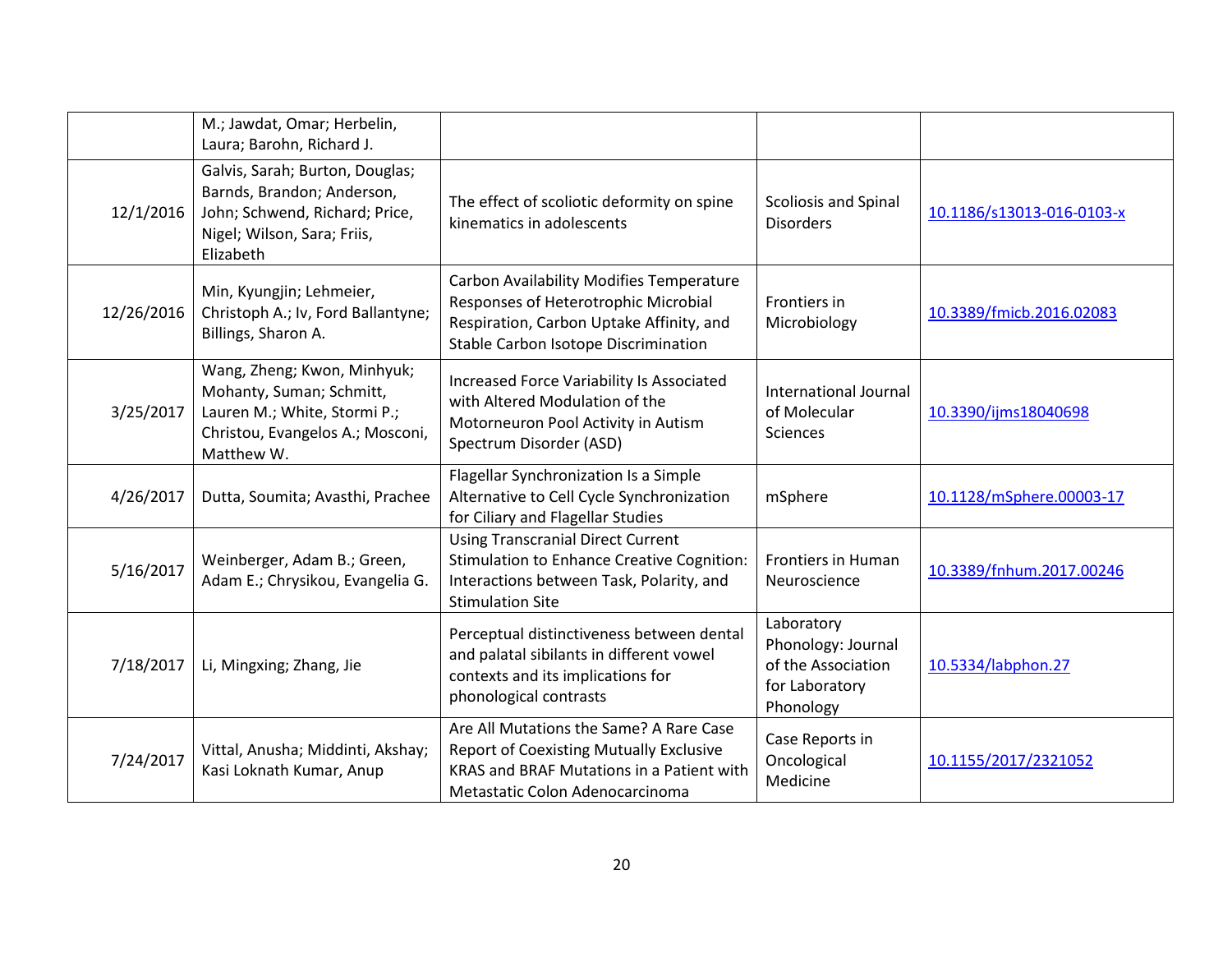| 8/1/2017   | Jongman, Allard; Qin, Zhen;<br>Zhang, Jie; Sereno, Joan A.                                                                                                                     | Just noticeable differences for pitch<br>direction, height, and slope for Mandarin<br>and English listeners                                       | The Journal of the<br><b>Acoustical Society of</b><br>America | 10.1121/1.4995526            |
|------------|--------------------------------------------------------------------------------------------------------------------------------------------------------------------------------|---------------------------------------------------------------------------------------------------------------------------------------------------|---------------------------------------------------------------|------------------------------|
| 8/30/2017  | Gangeddula, Viswa; Ranchet,<br>Maud; Akinwuntan, Abiodun E.;<br>Bollinger, Kathryn; Devos,<br>Hannes                                                                           | <b>Effect of Cognitive Demand on Functional</b><br>Visual Field Performance in Senior Drivers<br>with Glaucoma                                    | Frontiers in Aging<br>Neuroscience                            | 10.3389/fnagi.2017.00286     |
| 10/1/2017  | Malik, Rehan; Waheed, Sehrish;<br>Parashara, Deepak; Perez, Jorge;<br>Waheed, Salman                                                                                           | Association of QT interval with mortality<br>by kidney function: results from the<br>National Health and Nutrition Examination<br>Survey (NHANES) | Open Heart                                                    | 10.1136/openhrt-2017-000683  |
| 10/18/2017 | Rucker, Jason L.; McDowd, Joan<br>M.; Mahnken, Jonathan D.;<br>Burns, Jeffrey M.; Sabus, Carla<br>H.; Britton-Carpenter, Amanda<br>J.; Utech, Nora B.; Kluding,<br>Patricia M. | Multitasking in older adults with type 2<br>diabetes: A cross-sectional analysis                                                                  | PLOS ONE                                                      | 10.1371/journal.pone.0186583 |
| 11/6/2017  | Bastola, Prabhakar; Wang, Feng;<br>Schaich, Matthew A; Gan,<br>Taiping; Freudenthal, Bret D;<br>Chou, Tsui-Fen; Chien, Jeremy                                                  | Specific mutations in the D1-D2 linker<br>region of VCP/p97 enhance ATPase activity<br>and confer resistance to VCP inhibitors                    | Cell Death Discovery                                          | 10.1038/cddiscovery.2017.65  |
| 12/1/2017  | Czirok, Andras; Isai, Dona Greta;<br>Kosa, Edina; Rajasingh, Sheeja;<br>Kinsey, William; Neufeld, Zoltan;<br>Rajasingh, Johnson                                                | Optical-flow based non-invasive analysis of<br>cardiomyocyte contractility                                                                        | <b>Scientific Reports</b>                                     | 10.1038/s41598-017-10094-7   |
| 12/1/2017  | Breda, Aili I.; Watts, Amber S.                                                                                                                                                | <b>Expectations Regarding Aging, Physical</b><br>Activity, and Physical Function in Older<br><b>Adults</b>                                        | Gerontology and<br><b>Geriatric Medicine</b>                  | 10.1177/2333721417702350     |
| 12/1/2017  | Cauble, Jennifer S.; Dewi, Mira;<br>Hull, Holly R.                                                                                                                             | Validity of anthropometric equations to<br>estimate infant fat mass at birth and in<br>early infancy                                              | <b>BMC Pediatrics</b>                                         | 10.1186/s12887-017-0844-6    |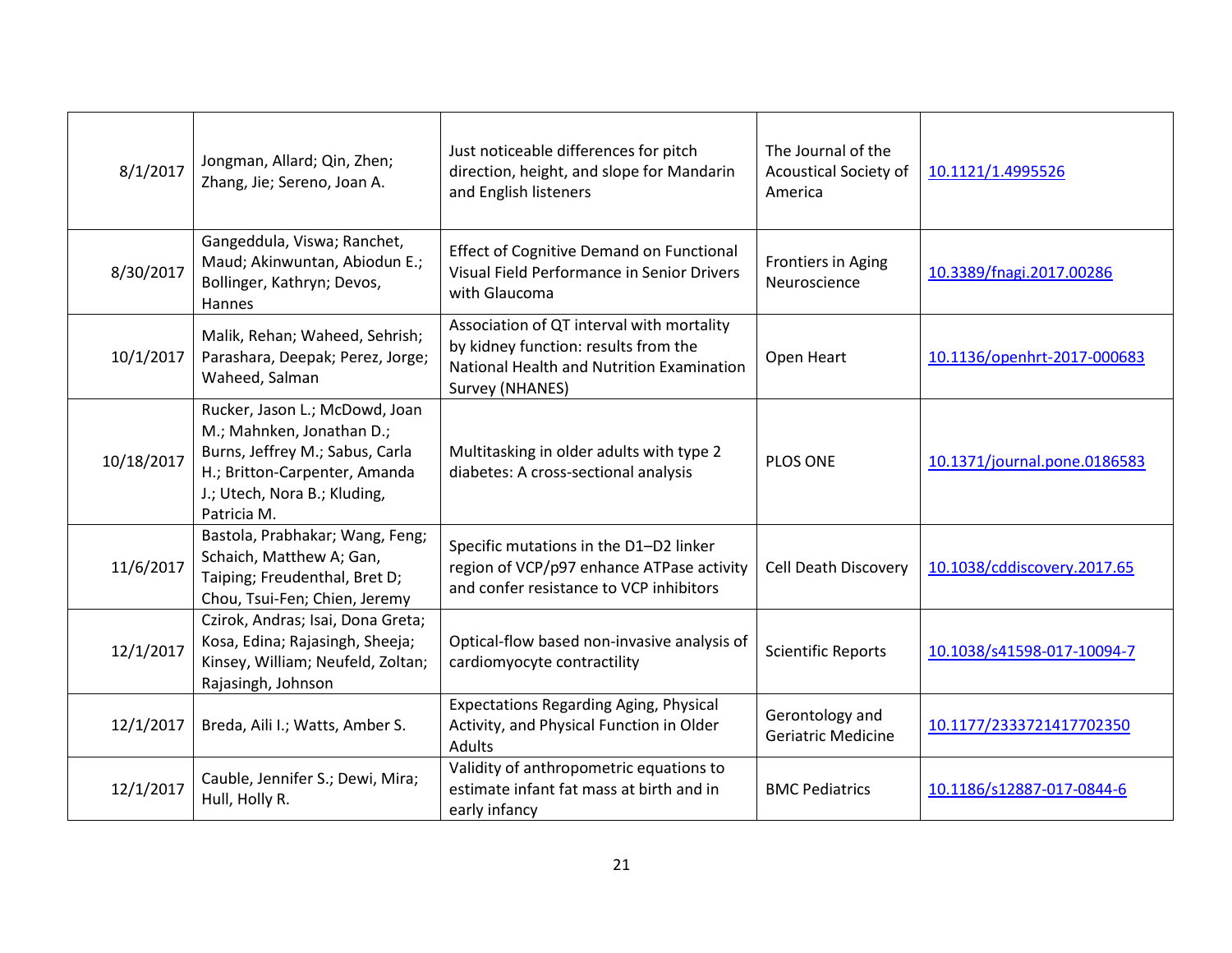| 12/1/2017  | Zhang, Chuanwu; Garrard, Lili;<br>Keighley, John; Carlson, Susan;<br>Gajewski, Byron                       | Subgroup identification of early preterm<br>birth (ePTB): informing a future<br>prospective enrichment clinical trial design | <b>BMC Pregnancy and</b><br>Childbirth                        | 10.1186/s12884-016-1189-0    |
|------------|------------------------------------------------------------------------------------------------------------|------------------------------------------------------------------------------------------------------------------------------|---------------------------------------------------------------|------------------------------|
| 12/1/2017  | Craig, Jordan J.; Bruetsch, Adam<br>P.; Lynch, Sharon G.; Horak, Fay<br>B.; Huisinga, Jessie M.            | Instrumented balance and walking<br>assessments in persons with multiple<br>sclerosis show strong test-retest reliability    | Journal of<br>NeuroEngineering<br>and Rehabilitation          | 10.1186/s12984-017-0251-0    |
| 12/19/2017 | Brock, Susan R.; Parmely,<br>Michael J.                                                                    | Francisella tularensis Confronts the<br><b>Complement System</b>                                                             | <b>Frontiers in Cellular</b><br>and Infection<br>Microbiology | 10.3389/fcimb.2017.00523     |
| 12/20/2017 | Williams, Jessica A. R.; Ortiz,<br>Selena E.                                                               | Examining public knowledge and<br>preferences for adult preventive services<br>coverage                                      | <b>PLOS ONE</b>                                               | 10.1371/journal.pone.0189661 |
| 1/1/2018   | Morningstar, Mary E.; Lombardi,<br>Allison; Test, David                                                    | Including College and Career Readiness<br>Within a Multitiered Systems of Support<br>Framework                               | <b>AERA Open</b>                                              | 10.1177/2332858418761880     |
| 2/14/2018  | Evans, Spencer C.; Amaro,<br>Christina M.; Herbert, Robyn;<br>Blossom, Jennifer B.; Roberts,<br>Michael C. | "Are you gonna publish that?" Peer-<br>reviewed publication outcomes of doctoral<br>dissertations in psychology              | <b>PLOS ONE</b>                                               | 10.1371/journal.pone.0192219 |
| 3/2/2018   | Isom, Nicholas; Rali, Aniket S.;<br>Damjanov, Ivan; Hubbard, Kevin;<br>Grigsby, Joel; Gupta, Kamal         | Right Ventricular Heart Failure from a<br>Cardiac Yolk Sac Tumor                                                             | American Journal of<br>Case Reports                           | 10.12659/AJCR.907639         |
| 3/28/2018  | Xiangxiong Kong; Jian Li                                                                                   | Image Registration-Based Bolt Loosening<br>Detection of Steel Joints                                                         | Sensors                                                       | 10.3390/s18041000            |
| 3/31/2018  | Rali, Aniket S.; Shah, Zubair;<br>Sauer, Andrew J.; Gupta, Kamal                                           | Hemoptysis After CardioMEMS<br>Implantation: Case Report and Review                                                          | American Journal of<br>Case Reports                           | 10.12659/AJCR.908508         |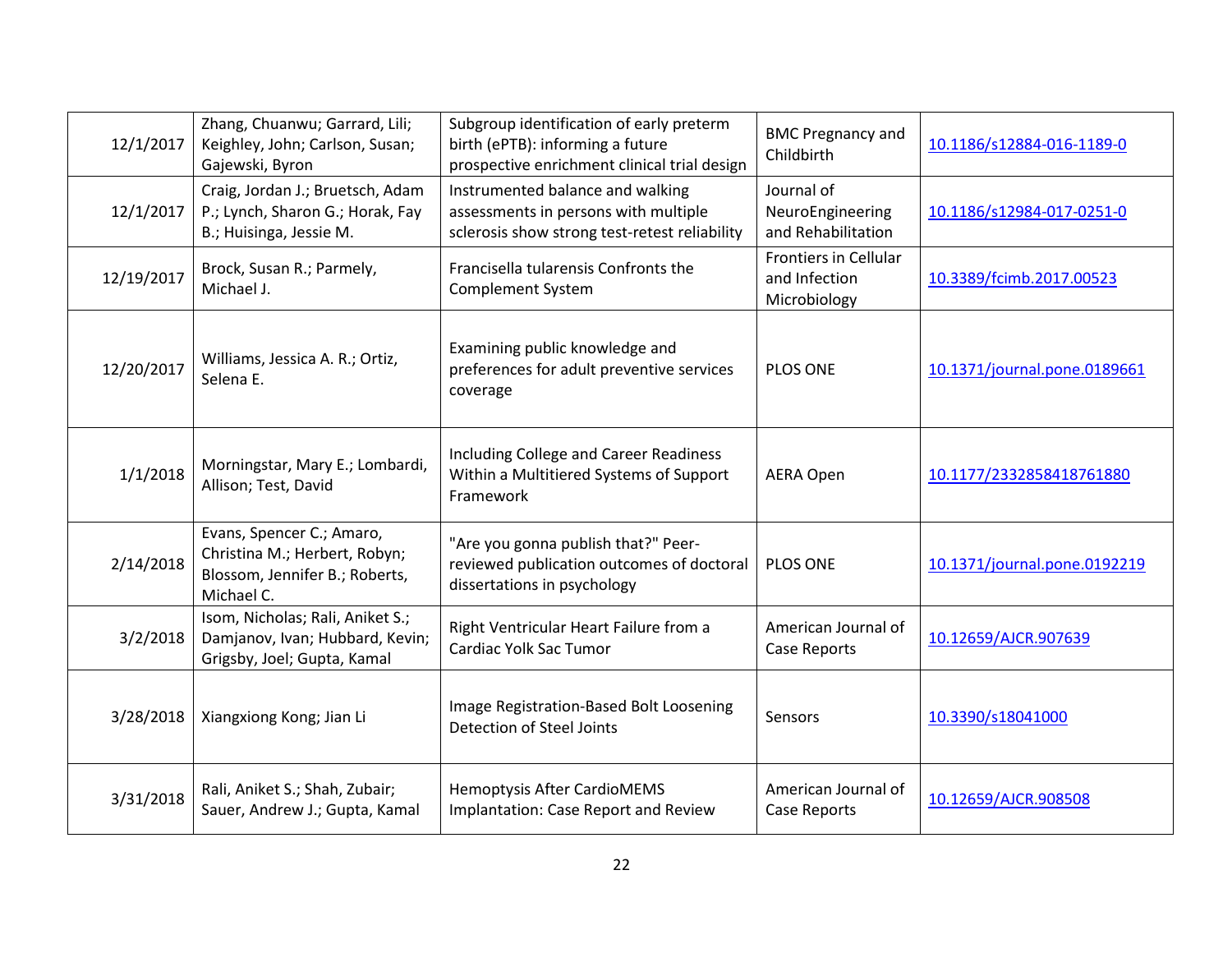| 4/1/2018  | Yang, Fu-Chen; Draper, Julia;<br>Smith, Peter G.; Vivian, Jay L.;<br>Shapiro, Steven M.; Stanford,<br>John A.       | Short Term Development and Fate of<br>MGE-Like Neural Progenitor Cells in<br>Jaundiced and Non-Jaundiced Rat Brain                    | <b>Cell Transplantation</b>                          | 10.1177/0963689718766327      |
|-----------|---------------------------------------------------------------------------------------------------------------------|---------------------------------------------------------------------------------------------------------------------------------------|------------------------------------------------------|-------------------------------|
| 4/10/2018 | Kahya, Melike; Moon, Sanghee;<br>Lyons, Kelly E.; Pahwa, Rajesh;<br>Akinwuntan, Abiodun E.; Devos,<br><b>Hannes</b> | Pupillary Response to Cognitive Demand in<br>Parkinson's Disease: A Pilot Study                                                       | Frontiers in Aging<br>Neuroscience                   | 10.3389/fnagi.2018.00090      |
| 5/1/2018  | Grote, Caleb W.; Cowan, Paul C.;<br>Anderson, David W.; Templeton,<br>Kimberly J.                                   | Pseudotumor from Metal-on-Metal Total<br>Hip Arthroplasty Causing Unilateral Leg<br>Edema: Case Presentation and Literature<br>Review | <b>BioResearch Open</b><br>Access                    | 10.1089/biores.2017.0035      |
| 6/20/2018 | Reis, Daniel J.; Ilardi, Stephen S.;<br>Punt, Stephanie E. W.                                                       | The anxiolytic effect of probiotics: A<br>systematic review and meta-analysis of<br>the clinical and preclinical literature           | <b>PLOS ONE</b>                                      | 10.1371/journal.pone.0199041  |
| 6/28/2018 | Aziz, Muhammad; Pervez, Asad;<br>Fatima, Rawish; Bansal, Ajay                                                       | Pseudoephedrine Induced Ischemic Colitis:<br>A Case Report and Review of Literature                                                   | Case Reports in<br>Gastrointestinal<br>Medicine      | 10.1155/2018/8761314          |
| 7/19/2018 | Li, Shengnan; Pan, Qianqian;<br>Frey, Bruce B.                                                                      | Development of a Chinese and American<br>scale for measuring spirituality                                                             | Cogent Psychology                                    | 10.1080/23311908.2018.1501934 |
| 9/1/2018  | Barnard, Luke; Ajlan, Radwan                                                                                        | MRI visualization of optic nerve avulsion<br>due to ocular perforation from BB gun<br>projectile                                      | American Journal of<br>Ophthalmology Case<br>Reports | 10.1016/j.ajoc.2018.06.016    |
| 12/1/2018 | Wagner, Rebekah; Agusto,<br>Folashade B.                                                                            | Transmission dynamics for Methicilin-<br>resistant Staphalococous areus with<br>injection drug user                                   | <b>BMC Infectious</b><br><b>Diseases</b>             | 10.1186/s12879-018-2973-4     |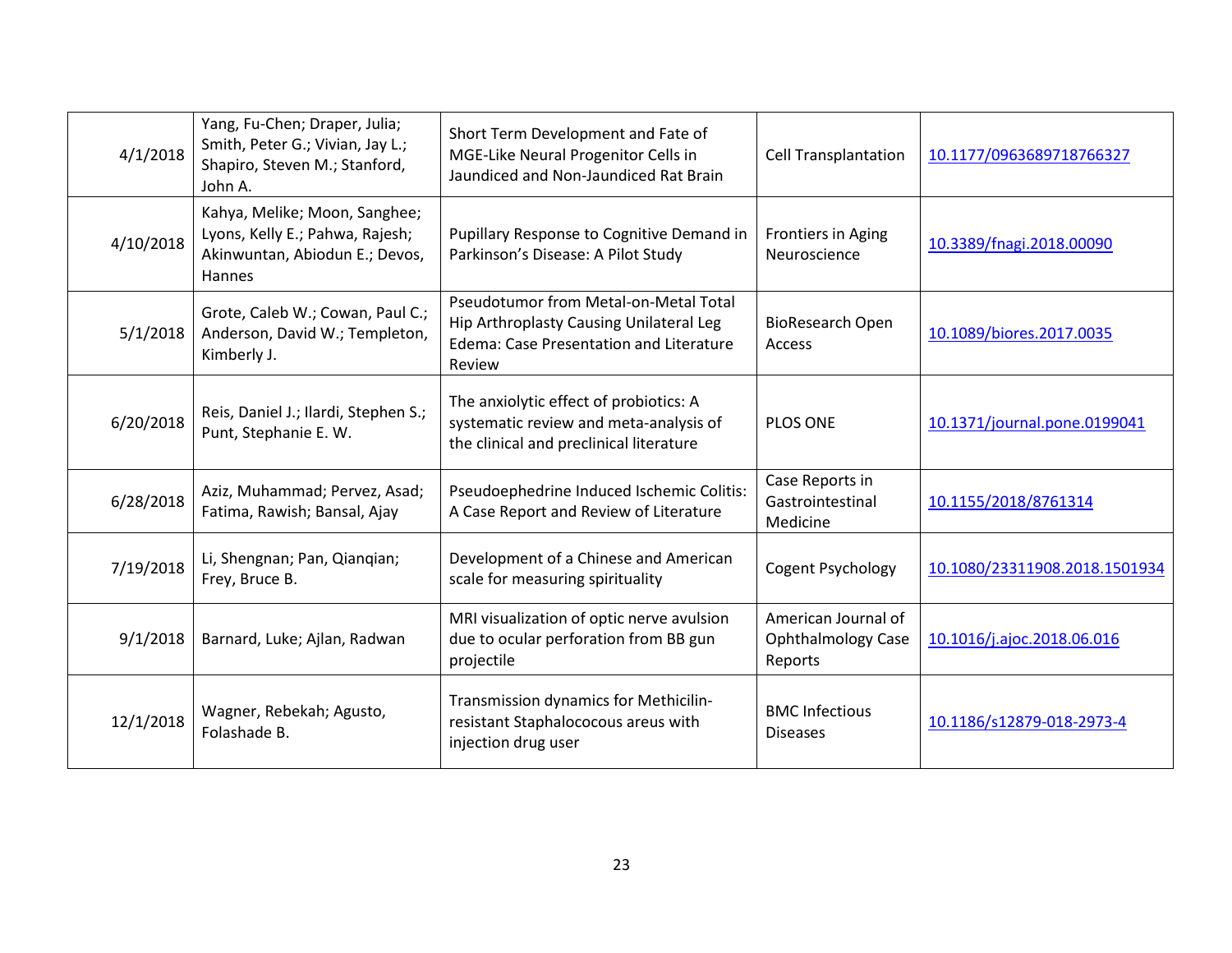# **Appendix E**

# **Applications Received by Unit, Inception – June 2018 In Alphabetical Order**

| Unit                                                | 2012-17        | <b>FY18</b>  | <b>Total</b>   |
|-----------------------------------------------------|----------------|--------------|----------------|
| Anatomy and Cell Biology                            | 9              | 2            | 11             |
| Anesthesiology                                      |                | $\mathbf{1}$ | 1              |
| <b>Applied Behavioral Science</b>                   | 2              |              | $\overline{2}$ |
| <b>Biochemistry and Molecular Biology</b>           | 3              |              | 3              |
| Bioengineering                                      | 2              | $\mathbf{1}$ | 3              |
| <b>Biology</b>                                      | 1              |              | 1              |
| <b>Biostatistics</b>                                | 6              |              | 6              |
| <b>Cancer Biology</b>                               | 1              | 2            | 3              |
| Cardiovascular Medicine                             | 5              | 5            | 10             |
| Center for Child Health and Development             | $\overline{2}$ |              | 2              |
| <b>Center for Children and Families</b>             | 1              |              | 1              |
| <b>Center for Computational Biology</b>             | 1              |              | 1              |
| Center for Global and International Studies         | 1              |              | 1              |
| Center for Physical Education                       | 1              |              | $\mathbf{1}$   |
| Chemical and Petroleum Engineering                  |                | 3            | 3              |
| Chemistry                                           | 4              |              | 4              |
| Civil, Environmental, and Architectural Engineering |                | 1            | $\mathbf{1}$   |
| Clinical Child Psychology Program                   | 3              | 1            | 4              |
| <b>Clinical Informatics</b>                         | 1              |              | 1              |
| <b>Clinical Psychology</b>                          | 1              |              | 1              |
| <b>Communication Studies</b>                        |                | 3            | 3              |
| <b>Curriculum and Teaching</b>                      | 4              |              | 4              |
| <b>Dietetics and Nutrition</b>                      | 7              |              | $\overline{7}$ |
| Ecology and Evolutionary Biology / Biodiversity     | 27             |              |                |
| Institute / Natural History Museum                  |                | 5            | 32             |
| <b>Electrical Engineering and Computer Science</b>  | 4              |              | 4              |
| Endocrinology                                       | 3              |              | 3              |
| <b>Environmental Studies</b>                        | 2              |              | $\overline{2}$ |
| <b>Family Medicine</b>                              | 5              | 3            | 8              |
| Geography                                           | 1              |              | 1              |
| Geology                                             | 2              | 1            | 3              |
| <b>Health Policy and Management</b>                 | 1              | 4            | 5              |
| Higuchi Biosciences Center                          | 2              |              | $\overline{2}$ |
| History and Philosophy of Science                   | 1              |              | $\mathbf{1}$   |
| <b>Hoglund Brain Imaging Center</b>                 | 3              |              | 3              |
| <b>Internal Medicine</b>                            | 9              | $\mathbf{1}$ | 10             |
| Linguistics                                         | 2              | 6            | 8              |
| Mathematics                                         | $\overline{2}$ |              | $\overline{2}$ |
| <b>Medical Oncology</b>                             | $\mathbf 1$    | 1            | $\overline{2}$ |
| Microbiology, Molecular Genetics and Immunology     |                | 1            | $\mathbf{1}$   |
| Molecular and Integrative Physiology                | 4              | 1            | 5              |
| <b>Molecular Biosciences</b>                        | 3              |              | 3              |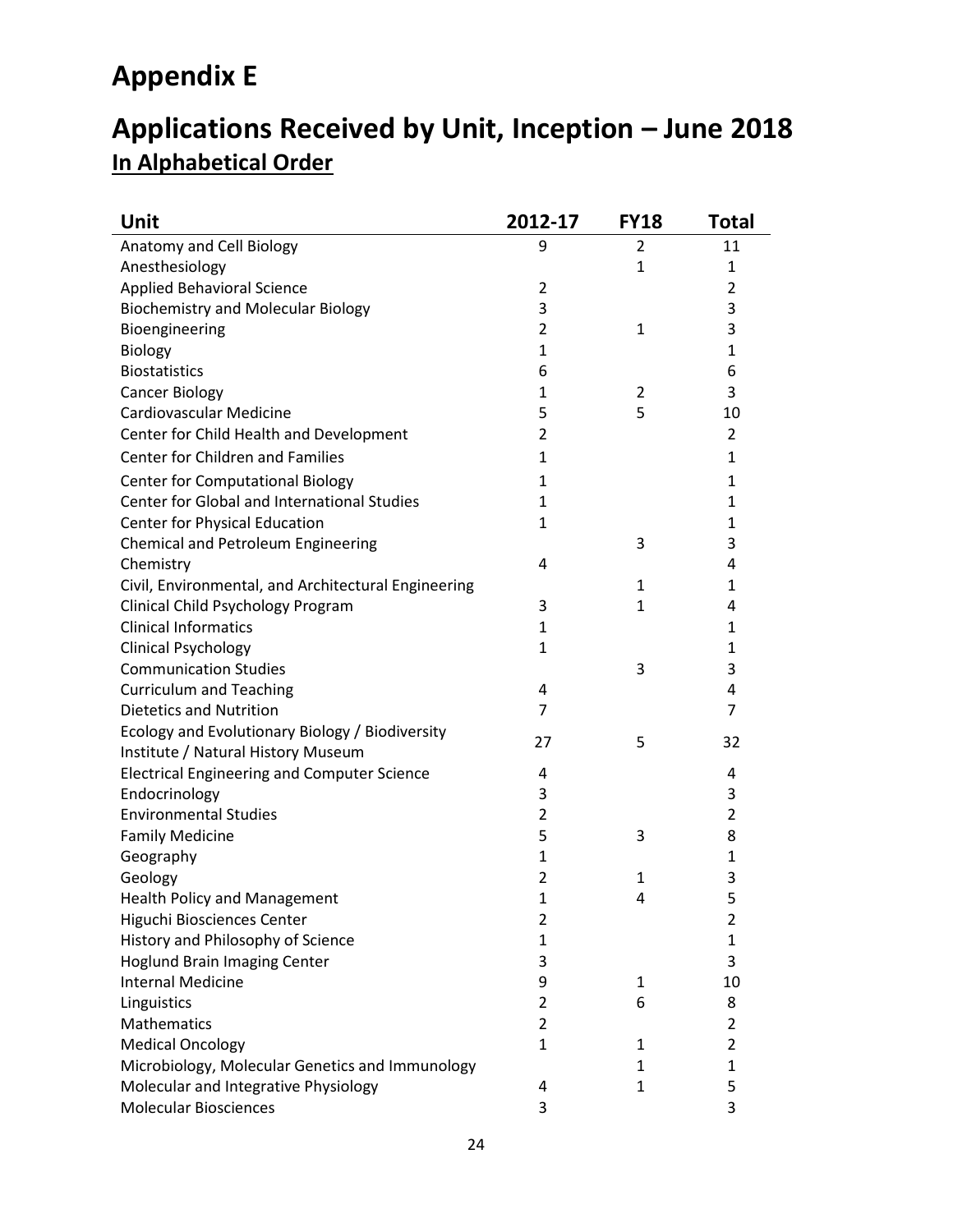### **Applications Received by Unit, Inception – June 2018 In Alphabetical Order** (cont.)

| Unit                                         | 2012-17        | <b>FY18</b>    | <b>Total</b>   |
|----------------------------------------------|----------------|----------------|----------------|
| <b>Music Education and Music Therapy</b>     | 2              |                | 2              |
| Neurology                                    | 5              | 1              | 6              |
| Neurosurgery                                 | 7              |                | 7              |
| <b>Nursing</b>                               | 5              | 3              | 8              |
| Oncology                                     | $\mathbf{1}$   | 1              | $\overline{2}$ |
| Ophthalmology                                |                | $\overline{2}$ | $\overline{2}$ |
| Orthopedics                                  | 2              | $\mathbf{1}$   | 3              |
| Otolaryngology                               | 1              | $\overline{2}$ | 3              |
| Pathology                                    | 2              |                | $\overline{2}$ |
| Pediatrics                                   | 3              | $\mathbf{1}$   | 4              |
| <b>Pharmaceutical Chemistry</b>              | 1              |                | 1              |
| Pharmacology and Toxicology                  | 2              |                | $\overline{2}$ |
| Pharmacology, Toxicology and Therapeutics    | 4              |                | 4              |
| Physical Therapy and Rehabilitation Science  | 10             | 8              | 18             |
| Physics & Astronomy                          | 1              |                | 1              |
| Physiology                                   | $\mathbf{1}$   |                | $\mathbf{1}$   |
| <b>Preventive Medicine and Public Health</b> | 14             | $\mathfrak{p}$ | 16             |
| <b>Psychiatry and Behavioral Sciences</b>    | $\overline{2}$ |                | $\overline{2}$ |
| Psychology                                   | 15             | 3              | 18             |
| <b>Pulmonary and Critical Care Medicine</b>  | 2              |                | $\overline{2}$ |
| <b>Radiation Oncology</b>                    | $\mathbf{1}$   |                | 1              |
| Schiefelbusch Institute for Lifespan Studies | 2              |                | $\overline{2}$ |
| Social Welfare                               | $\overline{2}$ |                | $\overline{2}$ |
| Sociology                                    | $\overline{2}$ |                | $\overline{2}$ |
| <b>Special Education</b>                     |                | 1              | 1              |
| Speech, Language and Hearing                 | 1              | $\mathbf{1}$   | $\overline{2}$ |
| Surgery                                      | 5              |                | 5              |
| Urology                                      | 3              |                | 3              |
| Women, Gender, and Sexuality Studies         | 1              |                | 1              |
| <b>Total</b>                                 | 224            | 68             | 292            |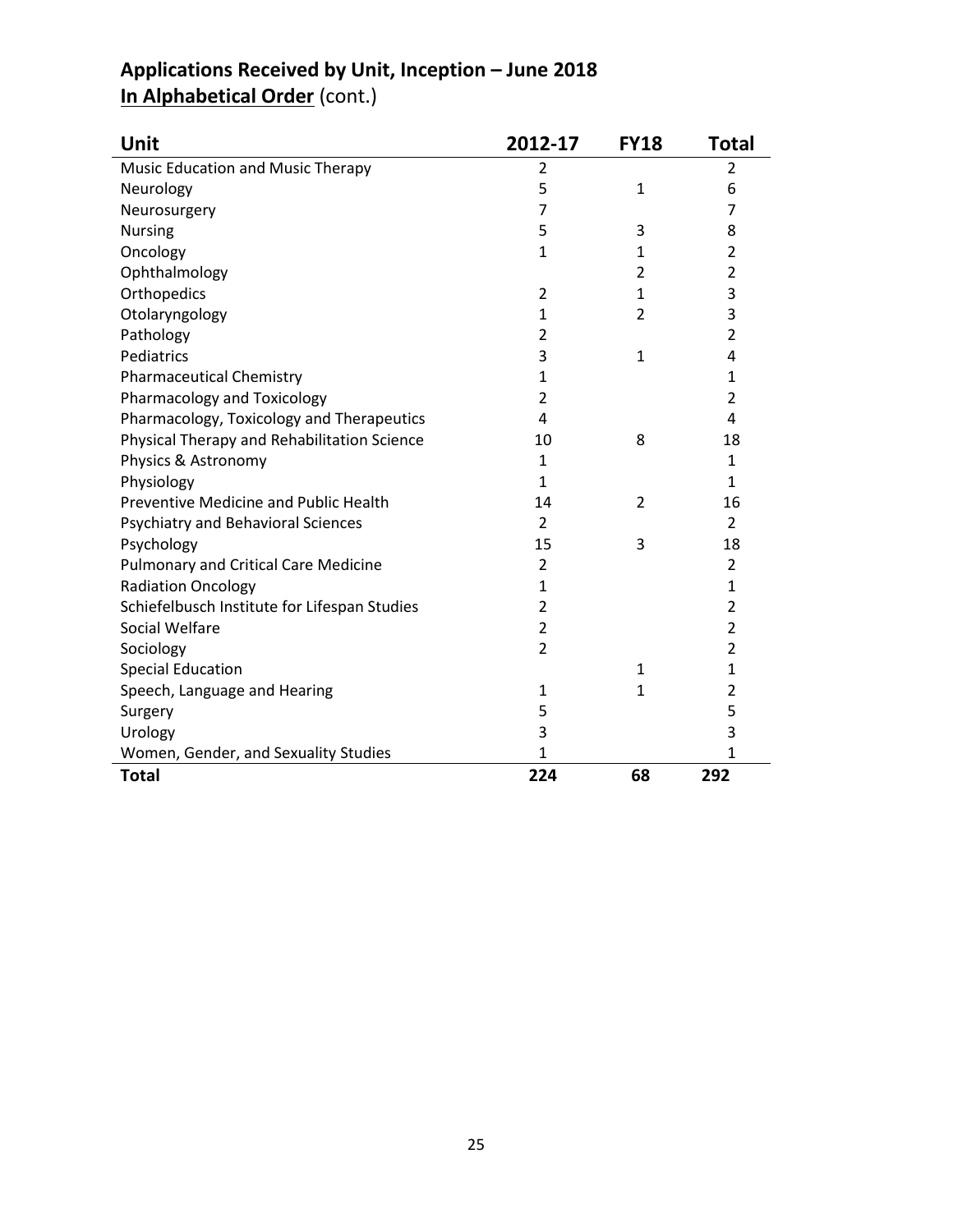# **Applications Received by Unit, Inception – June 2018 In Numerical Order**

| 2012-17        | <b>FY18</b>    | Total          |
|----------------|----------------|----------------|
|                |                | 32             |
|                |                |                |
| 10             | 8              | 18             |
| 15             | 3              | 18             |
| 14             | 2              | 16             |
| 9              | $\overline{2}$ | 11             |
|                |                | 10             |
| 9              | 1              | 10             |
|                |                | 8              |
| 5              | 3              | 8              |
| $\overline{2}$ | 6              | 8              |
| $\overline{7}$ |                | $\overline{7}$ |
| 7              |                | $\overline{7}$ |
| 6              |                | 6              |
| 5              | 1              | 6              |
| 5              |                | 5              |
| 1              | 4              | 5              |
| 4              | 1              | 5              |
| 3              | 1              | 4              |
| 4              |                | 4              |
| 4              |                | 4              |
| 4              |                | 4              |
| 3              | 1              | 4              |
| 4              |                | 4              |
| $\overline{2}$ | 1              | 3              |
| 3              |                | 3              |
| $\overline{2}$ | 1              | 3              |
|                | 3              | 3              |
| 3              |                | 3              |
| $\overline{2}$ | 1              | 3              |
| $\mathbf 1$    | 2              | 3              |
| 3              |                | 3              |
|                | 3              | 3              |
| 1              | 2              | 3              |
| 3              |                | 3              |
| 3              |                | 3              |
|                | $\overline{2}$ | $\overline{2}$ |
| 2              |                | $\overline{2}$ |
| $\overline{2}$ |                | $\overline{2}$ |
| $\overline{2}$ |                | $\overline{2}$ |
| $\overline{2}$ |                | $\overline{2}$ |
| $\overline{2}$ |                | $\overline{2}$ |
| $\overline{2}$ |                | $\overline{2}$ |
| $\overline{2}$ |                | $\overline{2}$ |
| $\overline{2}$ |                | 2              |
|                | 27<br>5<br>5   | 5<br>5<br>3    |